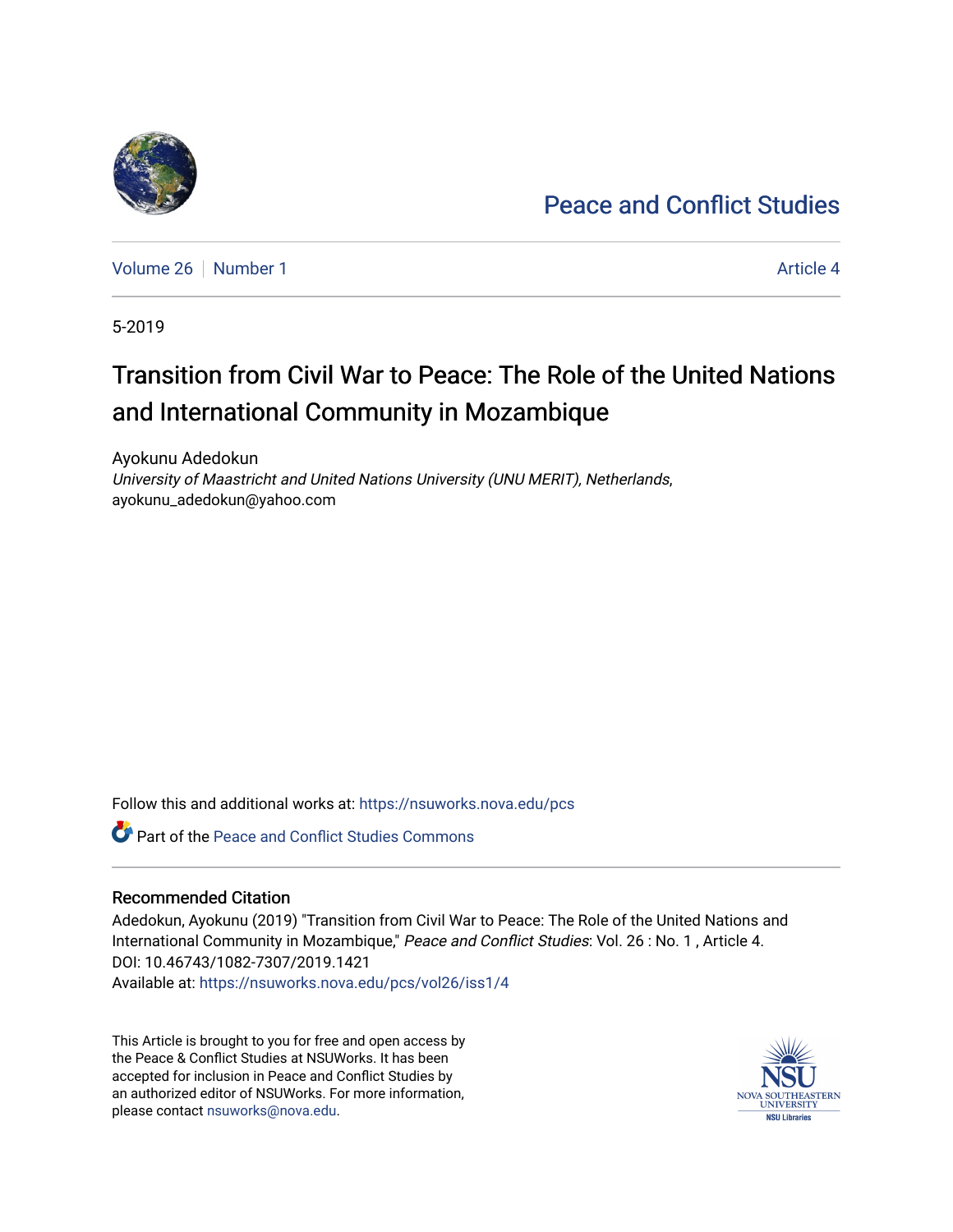## Transition from Civil War to Peace: The Role of the United Nations and International Community in Mozambique

## Abstract

With the heavy involvement of the United Nations (UN) and the international community, the Rome General Peace Agreement of 1992 ended more than 16 years of civil war in Mozambique. The peace agreement and post-conflict initiatives by the international community was successful in transforming the Mozambique National Resistance (Renamo) from a rebel group into a viable political party. Key components of the United Nations and the broader international community success in negotiating peace and creating conditions for political stability and democracy in Mozambique were (a) the provision of disarmament, demobilization and reintegration (DDR) before democratisation, (b) decentralization of humanitarian and relief efforts to provincial and district levels, (c) provision of financial support directly for the development of political parties, and (d) budget support to sectors relevant to peacebuilding. Though imperfect, Mozambique remains an important case study in how the UN and international community can help in post-conflict environments. Thus, the paper argues that success in peacebuilding operations depends on credible and impartial international support through the UN, as opposed to peacebuilding operations through the United States of America or Russia.

Keywords: Civil war, Peacebuilding, United Nations, International Community, Mozambique

## Author Bio(s)

Dr. Ayokunu Adedokun is a research fellow at Maastricht University Graduate School of Governance (MGSoG) and the United Nations University (UNU-MERIT) in the Netherlands. His research broadly focuses on international peacebuilding and conflict resolution, terrorism and counter-terrorism strategy as well as democratization. His regional focus is sub-Saharan Africa. His research is mainly based on qualitative comparative case studies. He was a recipient of Clarendon scholarship at Oxford University and a World Bank fellow.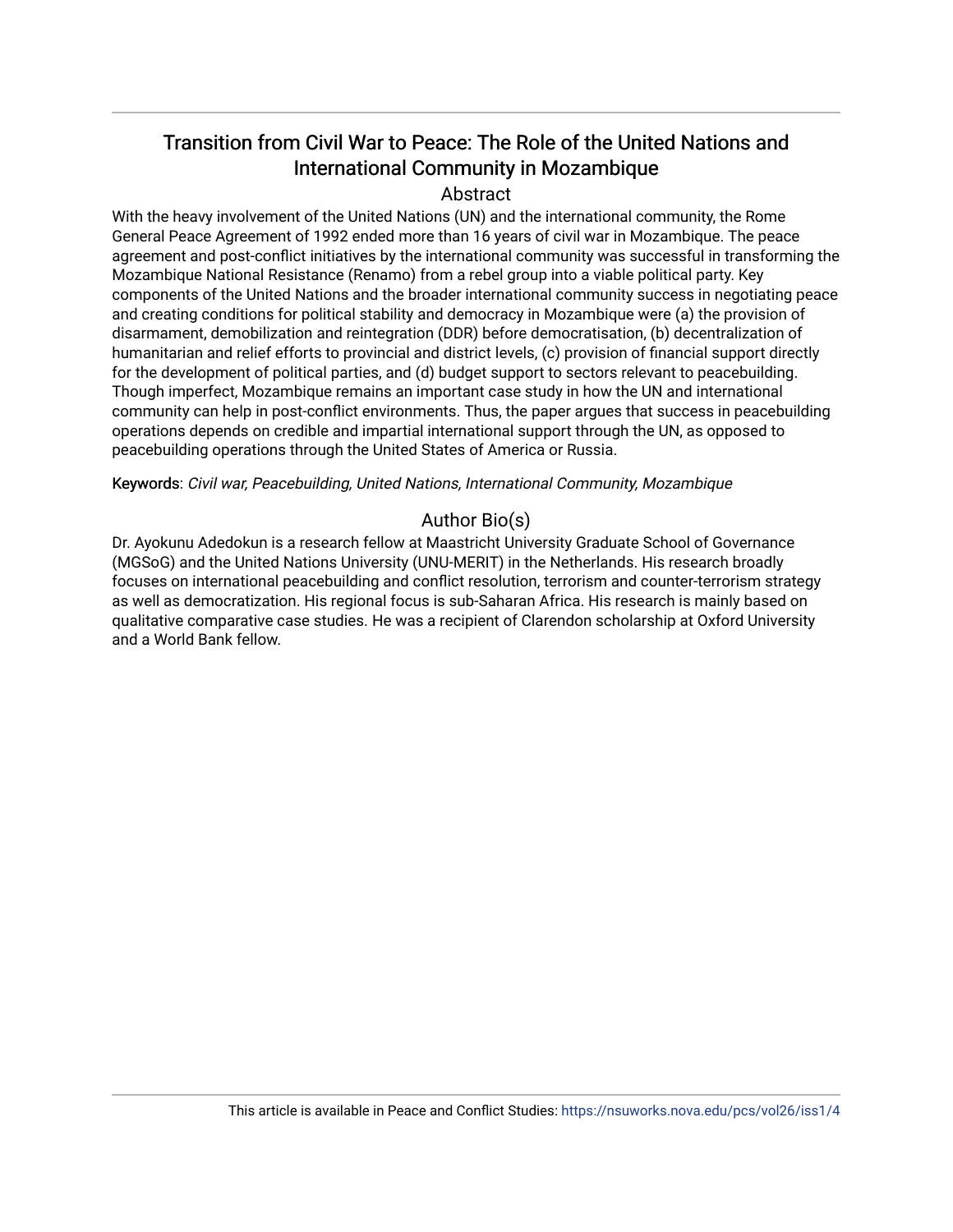## **Transition from Civil War to Peace: The Role of the United Nations and International Community in Mozambique Ayokunu Adedokun**

Throughout the 1980s, Mozambique was often labelled as an unlikely candidate for sustainable peace and post-war democratization by international aid agencies and donor communities, with persuasive reasons. For one, Mozambique was officially the poorest country in the world, with the lowest GDP per capita contraction (averaging -7.7 percent per year), and extremely poor infrastructure and productive economic assets—both human and physical (Adedokun, 2016; Jones & Olken, 2005; Manning, 2002). For another, Mozambique lacked all the desirable pre-conditions usually held to be conducive to sustainable peace and democracy, including weak political institutions, non-functional state bureaucracy, low rule of law, no democratic experience, and low degree of civic culture (Adedokun, 2016; Manning, 2002). Finally, Mozambique was plagued by one of the most brutal civil wars in the world that lasted sixteen years (1977-1992), cost more than one million lives, and left nearly six million people displaced—that is, 4.5 million internally displaced persons (IDPs) and 1.5 million refugees (Miller & Ferris, 2015).

Yet, since 4 October 1992, when the General Peace Agreement (GPA) was signed in Rome between the Government of Mozambique (Frelimo), led by President Joaquim Chissano, and the insurgent force, the Mozambique National Resistance (Renamo), led by Aphonso Dhlakama, the country has successfully undertaken three crucial transitions. These are: From war to peace; from one-party state to formal liberal democracy; and from state-centered economy to market economy. After the peace agreement, thousands of refugees returned to their home and thousands of ex-combatants were demilitarized. Post-civil war democratization, while not without challenges, has been relatively successful. Since 1994, Mozambique has conducted five presidential and parliamentary elections. All of them have been held on schedule, most recently on 15 October 2014. Mozambique's post-conflict economy also grew at high rates, with GDP growth at levels averaging 7.5 percent per annum over 1994-2014, buoyed by high levels of foreign aid and private foreign investment (African Development Bank, 2015).

Mozambique has made great leaps in terms of human development and well-being. For instance, infant mortality rates have declined from 175 deaths per 1,000 live births in 1975, to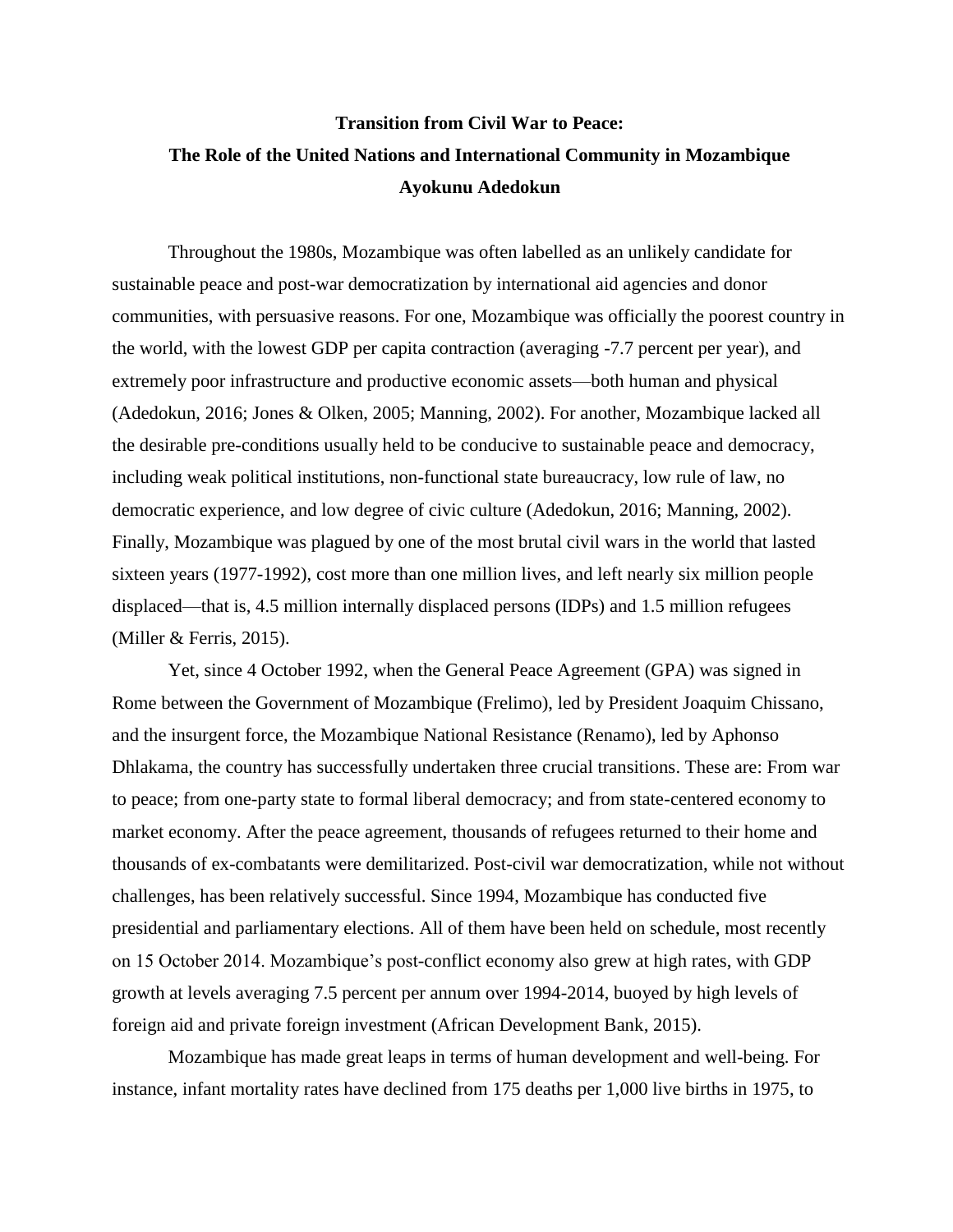about 70 deaths per 1,000 live births in 2011. Between 1980 and 2013, Mozambique's life expectancy at birth increased by 7.4 years, mean years of schooling increased by 2.5 years, and expected years of schooling increased by 4.7 years (UNDP, 2014). This is a surprising development in many ways, considering Mozambique's unfavorable initial conditions before, during, and shortly after the civil war. It is thus worth asking: How did Mozambique make the leap from violent conflict to "sustainable peace"? Put differently, what factors account for the successful transition from civil war to peace in Mozambique?

Based on extensive primary research this paper scrutinizes some of the most prominent ideas that surround Mozambique's trajectory—namely, that its peacebuilding endeavor has been a success (Manning, 2002; Bercovitch, Kremenyuk, & Zartman, 2008) based on the "end of the Cold War" (Berman, 1996), "drought" (Ohlson, Stedman, & Davies, 1994), "military stalemate" (Lloyd, 1995), "luck" (Vines, 1998; Hume, 1994), and heavy "donor support" (Ball & Barnes, 2000; Manning & Malbrough, 2009).

While refraining from wholly dismissing these accounts, I argue that Mozambique's relative peace and stability since 1992 is largely due to three complementary factors: (1) local participation in, and local ownership of, the peace process; (2) the persistence of an "inclusive elite bargain"; and (3) credible and impartial international support through the United Nations. I shall focus my discussion in this paper on the last point. Namely, that credible and impartial international support through the United Nations contributed to Mozambique's relative peace and stability. I am not the first to discover that the United Nations and the broader international community played a prominent, and perhaps determinant, role in the implementation of Mozambican peace process. Alden (1995), Stedman (1997), Manning (2002), and Bekoe (2008) have written on the same subject. However, the mechanisms and strategies adopted by the UN and the international community in Mozambique is yet to be fully explored in the literature. In this paper, I show that any assessment of the UN's role and performance as well as that of the international community in support of sustainable peace in Mozambique requires an appreciation and understanding of four causal mechanisms or instruments, namely: (1) Disarmament, demobilization, and reintegration (DDR) before democratization strategy; (2) Humanitarian assistance; (3) political and electoral assistance; and (4) budget support.

The rest of the paper is organized as follows: research methodology and design; a brief background on the causes of civil war in Mozambique: external vs. internal causes; legacies of the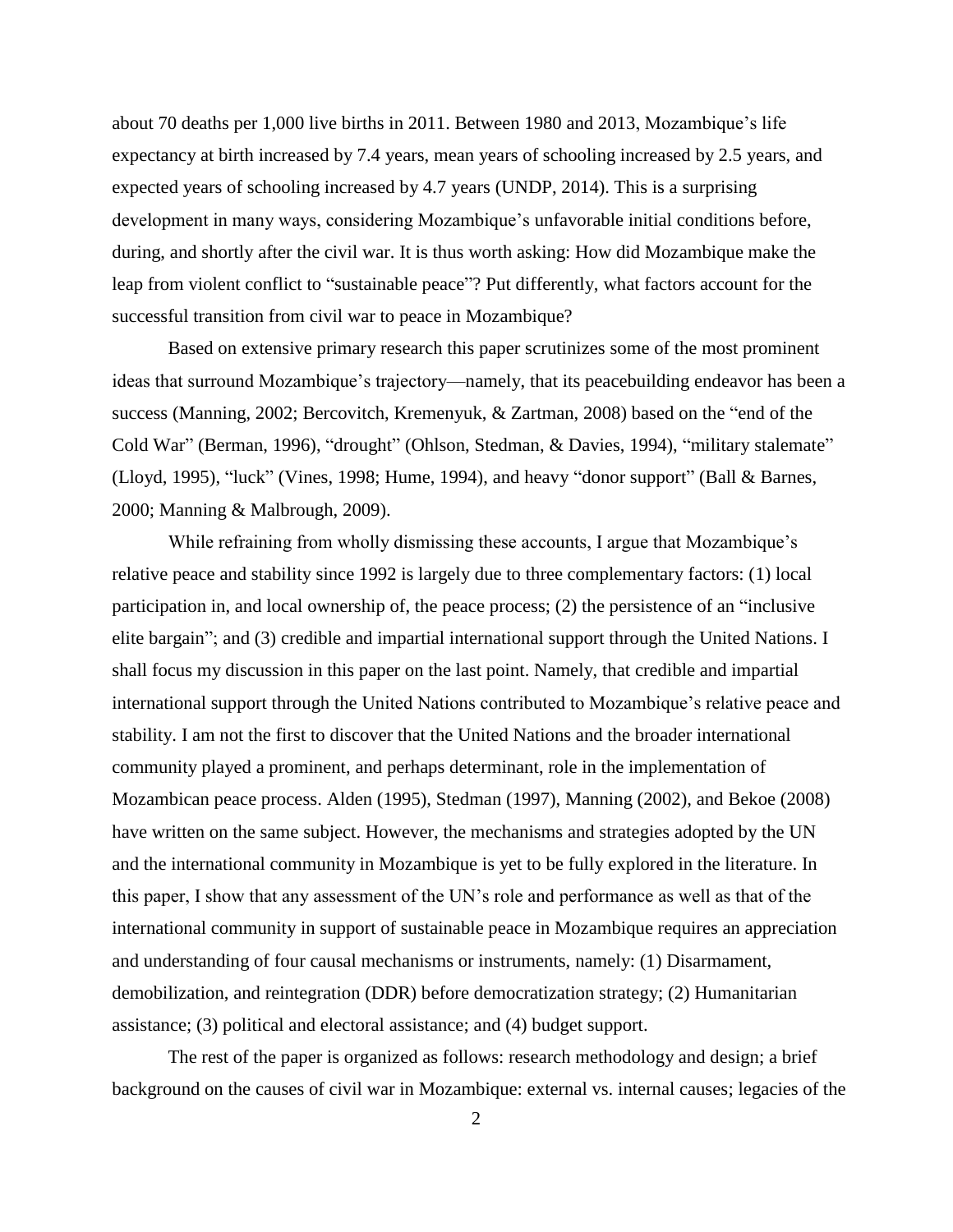war in Mozambique; peace initiatives in Mozambique; theoretical argument on why the United Nations and the broader international community is key to peacebuilding; the analysis of the four UN strategies that have contributed to sustainable peace in Mozambique; and a conclusion.

### **Research Methodology and Design**

In order to investigate and empirically analyze the drivers of peace and stability in Mozambique, a qualitative case study-oriented research design was employed. Case studies, by definition, are rich, empirical inquiries that investigate a contemporary phenomenon in depth and within its real-life context, especially when the boundaries between the phenomenon and context are not evident (Yin, 2014; Gerring, 2016). By emphasizing the study of a phenomenon within its real-world context, the case study method favors the collection of data in natural settings, compared with relying on "derived" data (Bromley, 1986, p. 23).

From the perspective of this research, the main strengths of a single case study are at least three-fold. First, I utilize a single qualitative case study design in order to focus on detailed, indepth data collection from multiple sources in a specific location, and for a particular group (Bryman, 2008; Robson, 2002), local and external actors in the Mozambique peacebuilding process. A single case study approach is particularly valuable for studying the pathways to sustainable peacebuilding in Mozambique, as it allows me to pay particular attention to the historical context, which is important for an in-depth analysis. As Gerring (2007) explains, a single case study approach such as the one presented here can be more valuable than studies that pursue "fleeting knowledge" from a large number of contexts. "We gain better understanding of the whole by focusing on a key part" (p. 1).

Second, the decision to apply a single qualitative case study approach was also based on the fact that while the rare process of "post-conflict success" as observed in Mozambique is not fit for statistical testing, it still holds great potential for qualitative analysis and theory development (George & Bennett, 2005). Third, and perhaps, the overarching reason for adopting the single case study approach is that it does not run the risk of "conceptual stretching" (Sartori, 1970, 1984), which is a problem often confronted by statistical and large comparative studies that subject quite dissimilar cases to "one-size-fits-all" analytical frameworks. Moreover, the single case study approach allows for high levels of internal validity because it enables the researcher to identify and analyze those indicators that best capture the underlying theoretical concepts (Maxwell, 1992).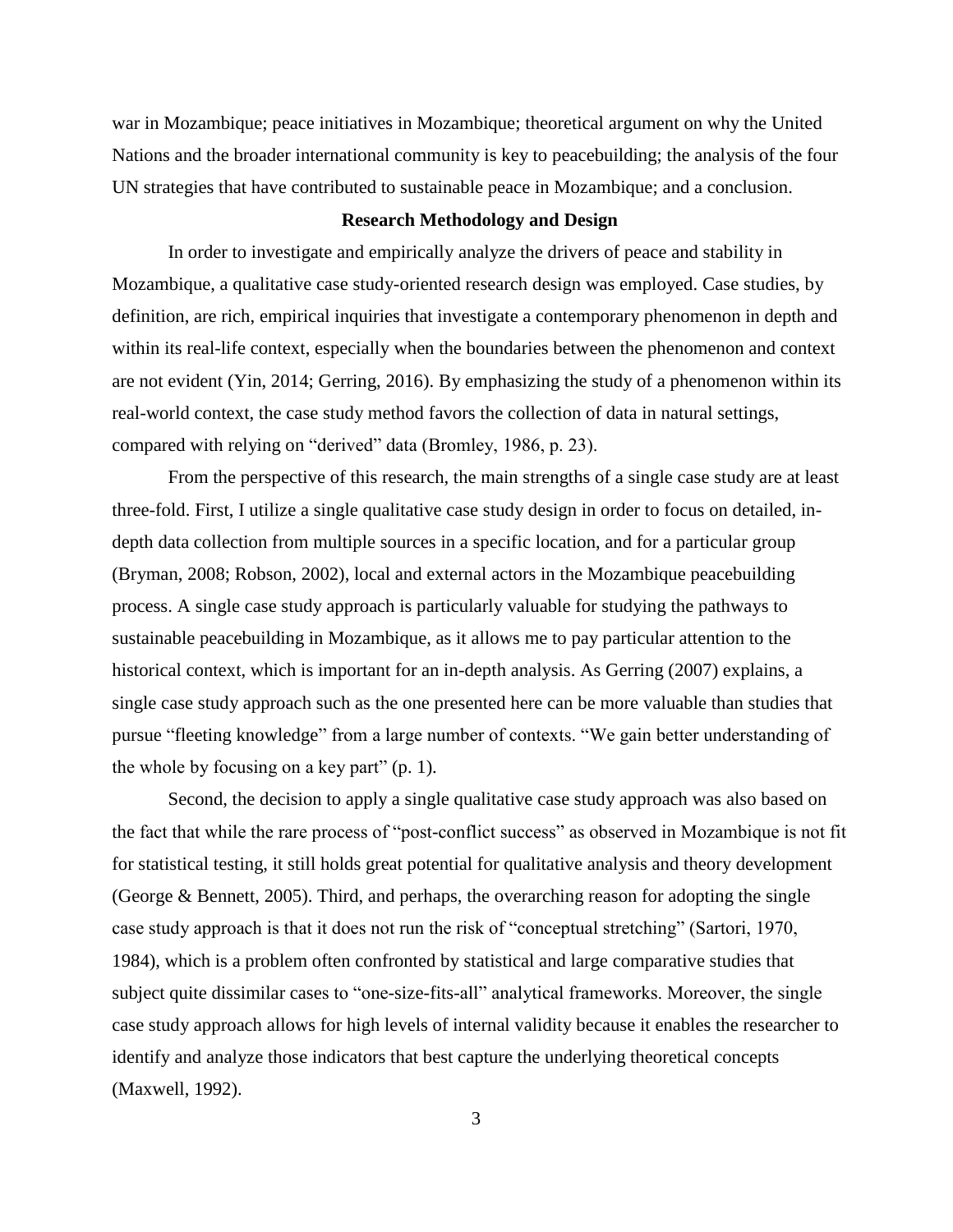However, case studies also suffer from some weaknesses. These include bias in case selection, indeterminacy problems, and low external validity. In the context of this study, I address these single case study shortcomings by a focused logic of case selection and very specific objectives in the actual case study research.

## **Sources of Data for this Study**

In order to conduct the research and gather the data required for this paper, I used several research tools. First, I engaged in an extensive desk study, reviewing the existing literature, and collecting secondary data on Mozambique peacebuilding from international development and non-governmental organizations in order to deepen my knowledge of the empirical terrain and to identify existing knowledge and analytical gaps. I complemented this basic research method with five months of fieldwork in Mozambique, during which time I utilized four methodological approaches: semi-structured interviews, archival research/process tracing, focus group discussions (FGDs), and non-participant observation. Though the four methods in themselves present an incomplete picture, the triangulation strategy (see Denzin, 1978, 2006) that I employed enabled me to construct a comprehensive account of the dynamics of peacebuilding in Mozambique since 1992. First, I conducted 91 interviews with two groups of actors, broadly defined: (1) local and (2) international actors. The first group consisted of actors originating from within Mozambique who are knowledgeable about the project or played important roles in the pre-war, wartime, or post-war period. These included politicians and party leaders, civil servants, religious and traditional leaders, peace mediators, media practitioners, academics, and members of civil society organizations (CSOs).

The second group consisted of international officials who have worked in Mozambique since the end of the war. These included staff of international organizations such as the United Nations or donor agencies, including Department for International Development (DfID), United States via its Agency for International Development (USAID), "Swedish International Development Agency" (SIDA); as well as international NGOs and consultants. In order to guard against bias and reflect diverse perspectives, I conducted the semi-structured interviews at multiple sites in the southern, central, and northern regions of Mozambique (Maputo – southern region, Beira – central region, and Nampula – northern region) from May to October 2015, with the aim of obtaining a wide range of perspectives. On average, the interviews typically lasted between 45 minutes and one hour but sometimes up to two hours and covered a broad range of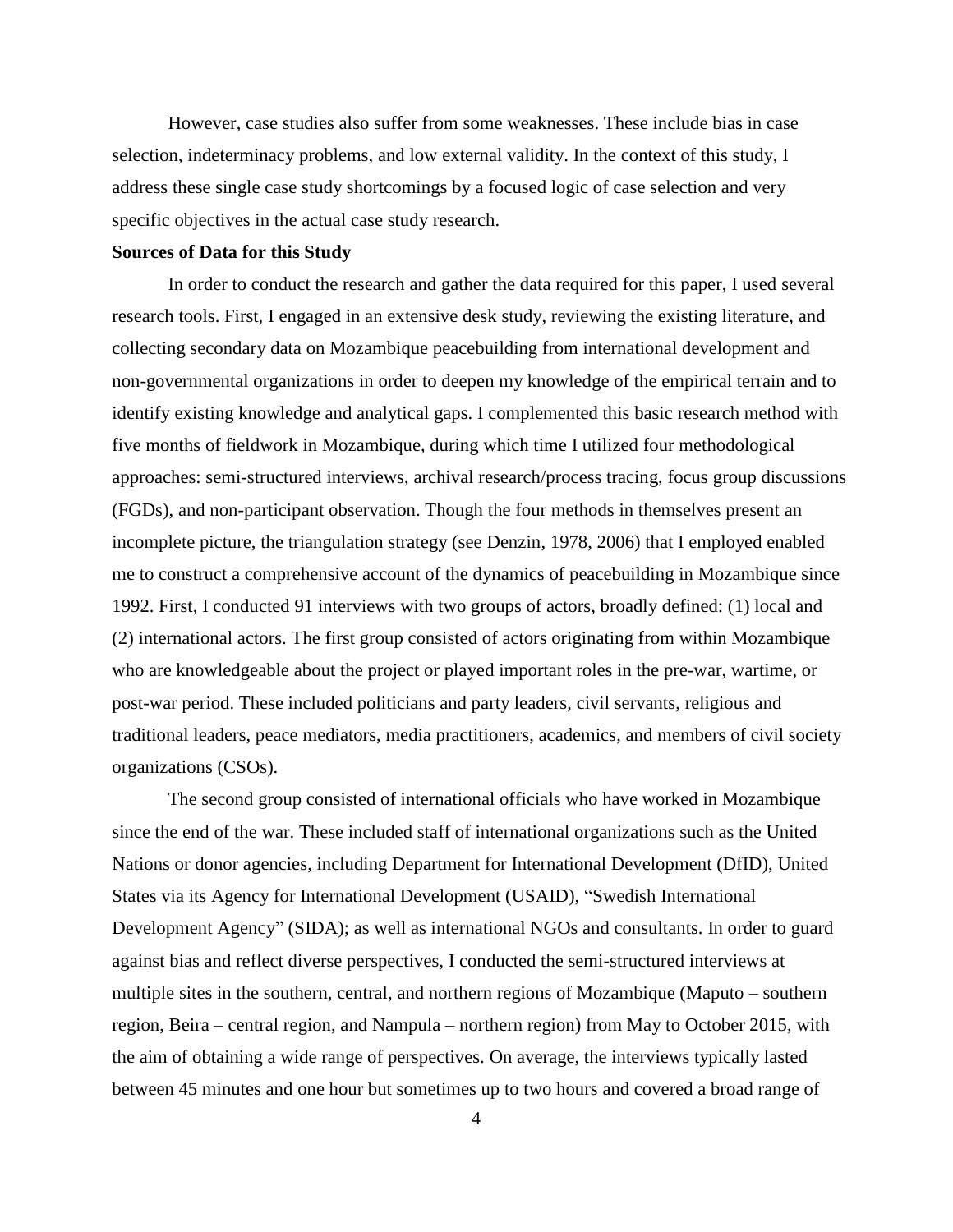issues depending on the respondent's experience or expertise. Out of 91 participants, 63 were local actors. The remaining 28 consisted of international actors.

Apart from conducting interviews, I also collected documentary and/or archival information in Mozambique. Archival resources are especially useful for case study construction as they are stable, broad, and exact (Yin, 2003). The bulk of this took place at the National Archive of Mozambique, in Maputo, and Eduardo Mondlane University, where I spent a few weeks reviewing thousands of valuable pages of unpublished documents. These documents provided a wealth of information about the processes and dynamics through which peacebuilding policies have been discussed, negotiated, and implemented by both local and external actors in Mozambique.

Finally, in addition to interviews, archival research, and process tracing, this paper is also grounded in observation of non-participants and focus group discussions (FGDs). In analyzing the data, transcripts of interviews with local and external actors were coded in order to identify key themes and issues arising from the data. It became clear that the emergent analytic categories corresponded well with the three findings presented in the introduction, but I will limit my discussion in this paper to the role of the United Nations and the broader international community in Mozambican peacebuilding process. However, before diving into the discussion of the key findings, I first (briefly) provide the causes of civil war in Mozambique as a necessary first step in order to set the historical scene for ensuing discussions about the pathways to sustainable peace in Mozambique.

### **The Causes of Civil War in Mozambique: External or Internal Causes?**

In 1977, just two years after independence from Portugal, Mozambique embarked on sixteen years of civil war that left the country economically damaged and politically fragile. The underlying causes of the civil war have been the subject of controversy and have tended to polarize around two opposing ideological positions. The first line of argument is that the war in Mozambique was an externally sponsored project of destabilization against the Frelimo led government in the context of the South African apartheid regime's "total strategy" for the region, and conservative Western concern about a communist-inspired government providing an alternative development model for other African states (Isaacman & Isaacman, 1983; Hanlon, 1984; Fauvet, 1984). Here, the insurgent force, the Mozambique National Resistance (Renamo) is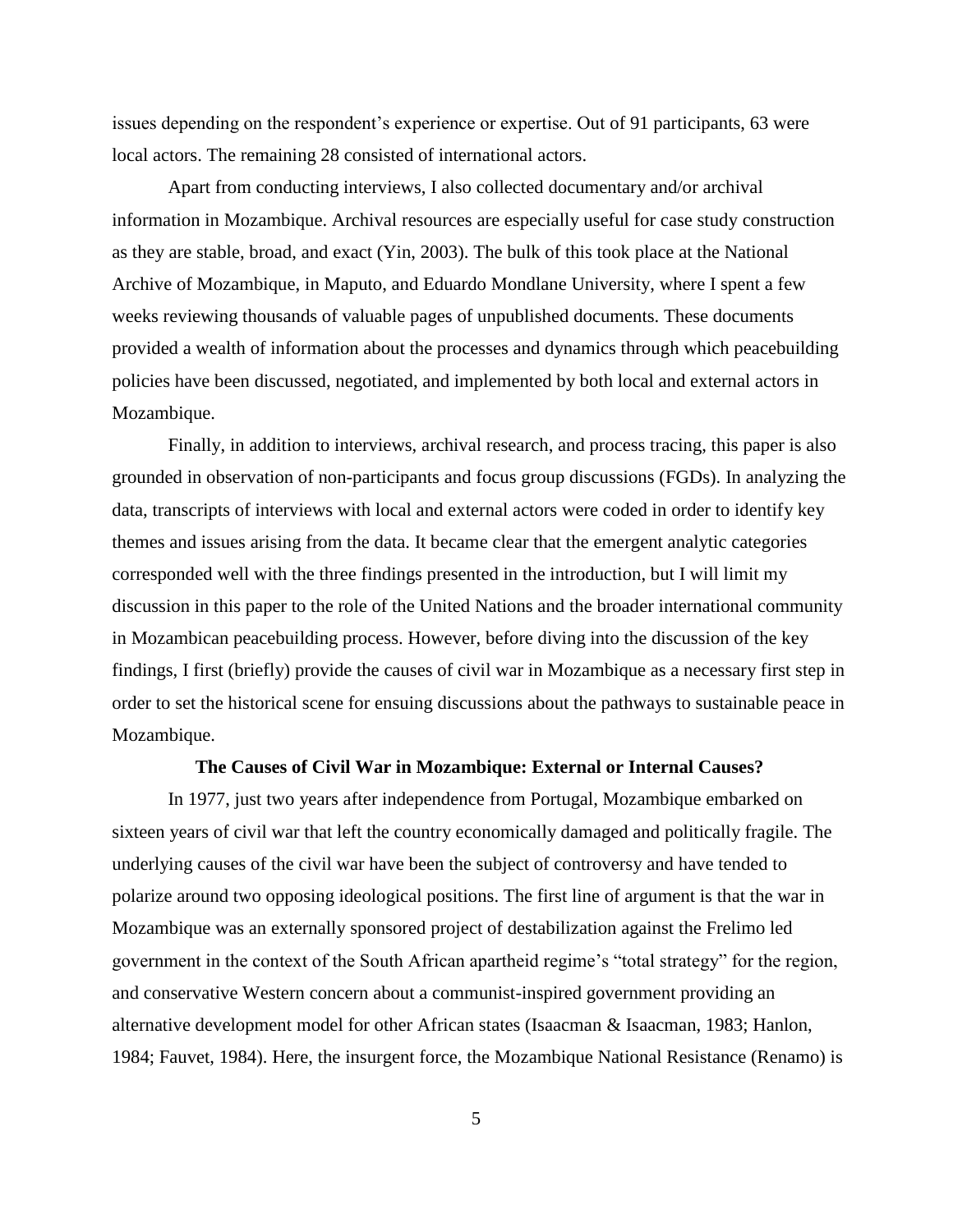seen as a puppet force, set up and sustained by external support, with no real political program or intent to govern, and no domestic power base (Hanlon, 1984).

The opposing argument is that the causes of the war in Mozambique were mainly internally driven. Particularly prominent among these researchers were Geffray (1988), Geffray and Pedersen (1988), Otto Roesch (1988, 1992), and Cahen, (1984). Their central argument was that uneven development between the northern and southern regions, exclusion of the northern elites from government, and more importantly, Frelimo Marxist-Leninist ideology and social policy initiatives played a major role in the onset and persistence of the conflict (Sitoe 2004; Sambanis, 2003; Cahen, 1998; Flower, 1997; Newitt, 1995; De Brito, 1991).

In this paper, I take a step back from the polarizing debates about external and internal causes and focus centrally on their interactions. My argument is that both external and internal factors are complementary and do not substitute each other. Because at every point in Mozambique's conflict, external actors played a crucial role—providing the means to mobilize domestic grievances, the resources to wage a protracted war, and the financial incentives to end the war (Weinstein & Francisco, 2005). Similarly, Frelimo's policy errors during its radical socialist policy phase, and in particular, the secular zeal of the Frelimo government in disrespecting both the religious and traditional leaders, certainly contributed to the onset, duration, and the intensity of the war (Chan & Venancio, 1998).

#### **Legacies of the War**

By the end of the war in 1992, an estimated one million people (7 percent of the population) had died, five million others had been forcibly displaced, 60 percent of all primary schools and 31 percent of clinics had been destroyed, and the economic damage totaled \$20 billion (Adedokun, 2016; Miller & Ferris, 2015). The psychological impact of the war was even more devastating. Every Mozambican has probably lost a friend, relative, neighbor, or at least an acquaintance. Gehrke (1991) described the situation in Mozambique in the 1980s as one of the worst humanitarian crises in the world, while others have called it a holocaust.

### **Peace Initiatives in Mozambique**

In light of the negative consequences of Mozambique's war, several attempts at resolving the conflict and stabilizing the country were explored in the 1980s and 1990s. These included the 1984 Nkomati Peace Talks, the 1989 Nairobi Peace Process, and the 1992 Rome General Peace Agreement. Though the Nkomati Peace Talks and the 1989 Nairobi Peace Process failed in all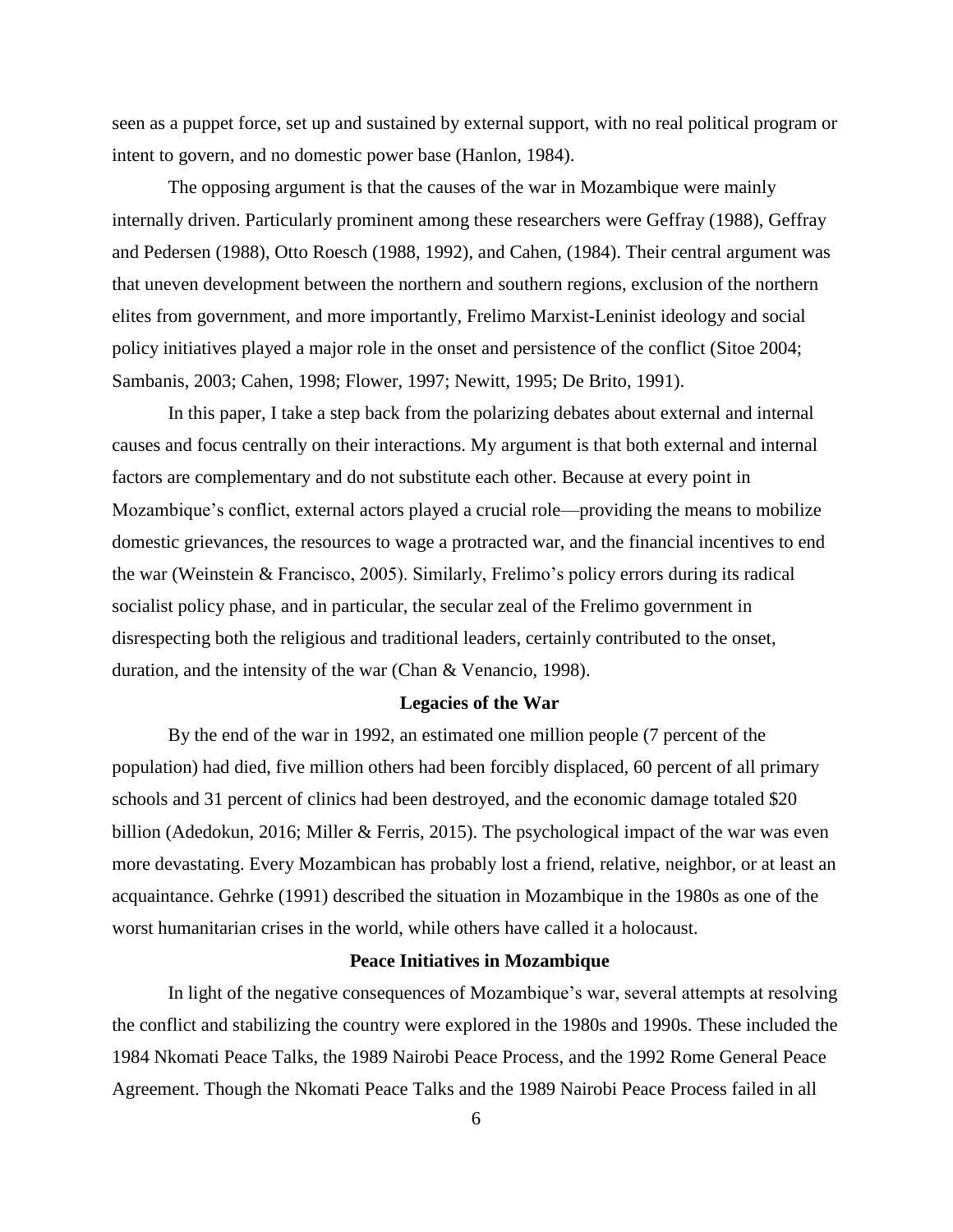senses to produce a durable peace, a sustainable negotiated treaty was reached in Rome, Italy, in 1992. I will limit my analysis in this section to the Rome General Peace Agreement.

## **Mozambique's Transition from War to Peace: Rome General Peace Agreement as a Guide**

After the collapse of the Nairobi peace talks in 1989 as discussed above, representatives of Frelimo and Renamo finally met for a first round of direct negotiations and peace talks in Rome during the month of July in 1990. The Rome peace negotiations were hosted and mediated by the Italian government and the Roman Catholic Sant' Egidio community, an Italian Catholic lay order and voluntary charitable organization, and were observed by Mozambique's major donors, including the U.S, UK, Portugal, and Germany. After twelve rounds of peace talks, the General Peace Agreement (GPA) was signed on 4 October 1992 by Joachim Chissano, the President of Mozambique and leader of Frelimo, and by Afonso Dhlakama, the President of Renamo. The General Peace Agreement consisted of seven protocols designed to address both the formal resolution of Mozambique's civil war, and the establishment of a new political system meant to provide the basis for lasting peace and political stability (Alden, 1995; Manning, 2002; Dobbins et.al., 2005).

The Rome General Peace Agreement was only a guiding instrument to end the sixteenyear war. How peace was eventually attained in Mozambique remains unanswered by most scholars (Bartoli, Bui-Wrzosinska, & Nowak, 2010). Observers and theorists of the Mozambican peace process have long argued that Mozambique's transition from war to peace lay in one of five reasons. First, a lengthy military stalemate made it clear to both Renamo and Frelimo that neither could win a decisive military victory (Lloyd, 1995, p.153). Second, external aid to both parties (both in terms of financial and technical support) had been significantly reduced. With the end of the Cold War, support for an ideological battle between Mozambique's Marxist-leaning government and the rebels disappeared, as did their sponsors (Walter, 1999, p.145; Berman, 1996, pp. 19-20). Third, a worsening drought threatened the country with mass starvation, making it increasingly difficult for both sides to feed their soldiers and supporters (Alden & Simpson, 1993, p.126; Ohlson, Stedman & Davies, 1994, pp. 113-116). Fourth, Mozambique was a "unique case" or it was simply that good fortunes guided the peace process (Hume, 1994). Similarly, other scholars have suggested that "hidden hands" had paid off the rebels and "bought" peace in Mozambique (Vines, 1998). Finally, a large number of studies based on a "liberal peace thesis" debunk existing studies and suggest that peace came to Mozambique as a singular result of the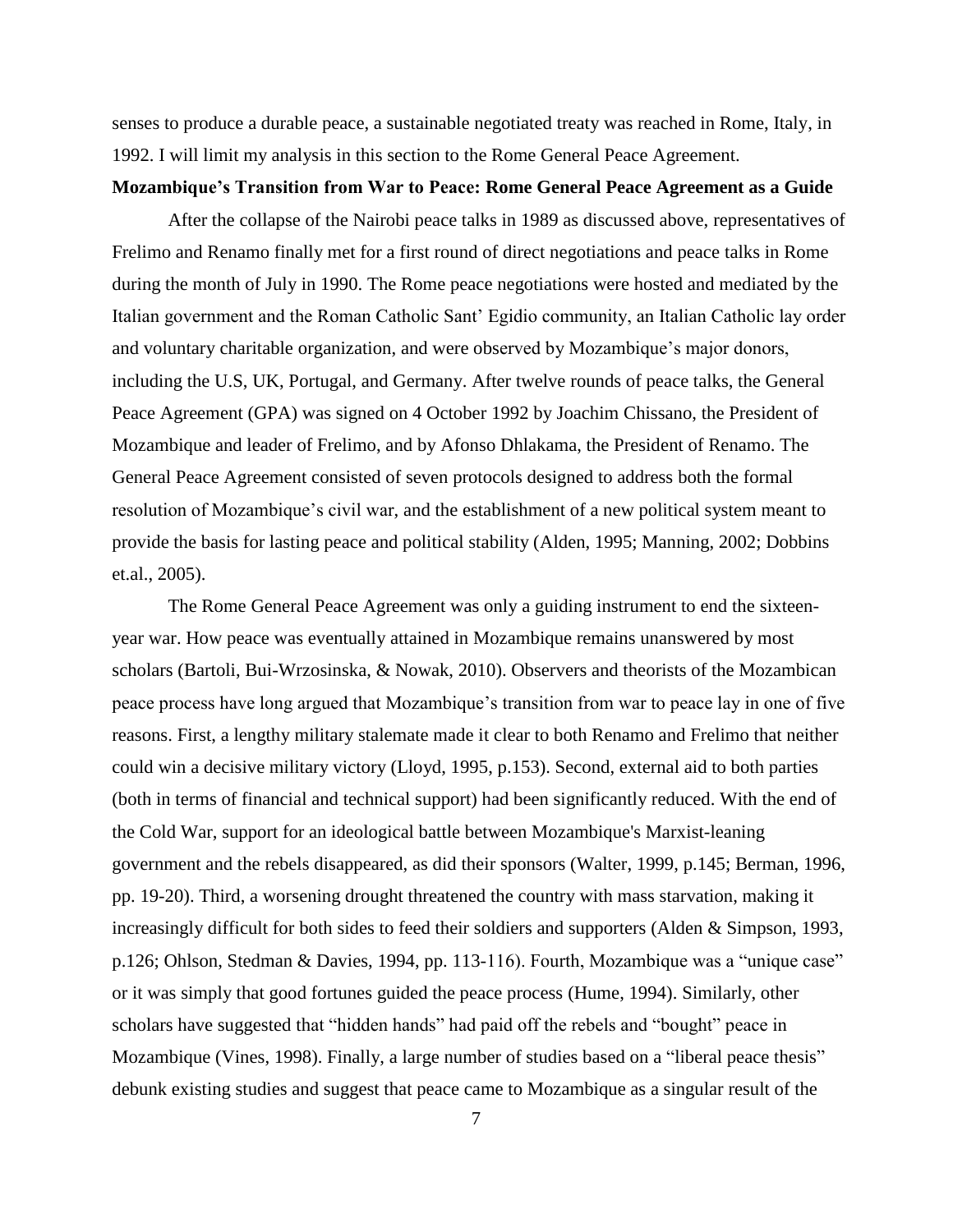heavy external intervention, and that without the intervention the same outcome would not have prevailed (Bekoe, 2008; Manning, 2002; Stedman, 1997).

While the last explanation points in the right direction, I argue that it does not get to the heart of the matter, partly because: (a) it ignores the strategies and tools adopted by the international community to facilitate Mozambican peacebuilding process; (b) it focuses on Mozambique's transition from war to peace, and does not capture the factors that sustain the transition. Therefore, while existing studies have offered useful analyses on the Mozambican peacebuilding trajectory, they have tended to overlook the most important causal mechanisms and processes employed by the UN and the international community. The next section provides a theoretical argument that credible and impartial international support through the United Nations increases the effectiveness of peacebuilding programs. Subsequent sections subject this argument to empirical testing.

## **Theoretical Argument: Why Credible and Impartial International Support Through the UN Increases the Survival of Peace After Civil War**

Drawing from, and building upon, the established findings of peace scholars such as Caplan, Hoeffler, and Brinkman (2015), Collier, Hoeffler, & Rohne (2008), Doyle and Sambanis (2006), and Fortna (2008)—that external actors contribute to conflict resolution and post-war development—I also argue that external actors not only facilitate the transition from war to peace, but also contribute to the sustainability of peace after the transition. This argument raises an important question: why are external actors critical to the sustainability of peace after war? The bargaining model of war tells us that there are three main sources of problems for states emerging from civil war. The first difficulty is information asymmetry (Slantchev, 2003). The second source of problems as to why peace could break down in the absence of external actors relates to issues of indivisibility of stakes in the conflict (Hassner, 2003; Toft, 2003). The third challenge for states emerging from war is a commitment problem (Walter, 1997; 2009; Fearon, 1995).

This begs the question: how can external actors contribute to effective conflict resolution and the sustainability of peace after war? The existing literature presents several arguments to address this question. First, external actors can escalate the costs among the warring parties for reigniting war. Second, since bargaining theory suggests that war is a result of misperceptions and an inability to effectively transmit credible information, a third party can facilitate the transfer of information among the combatants. Third, external actors can "shame" belligerents into ceasing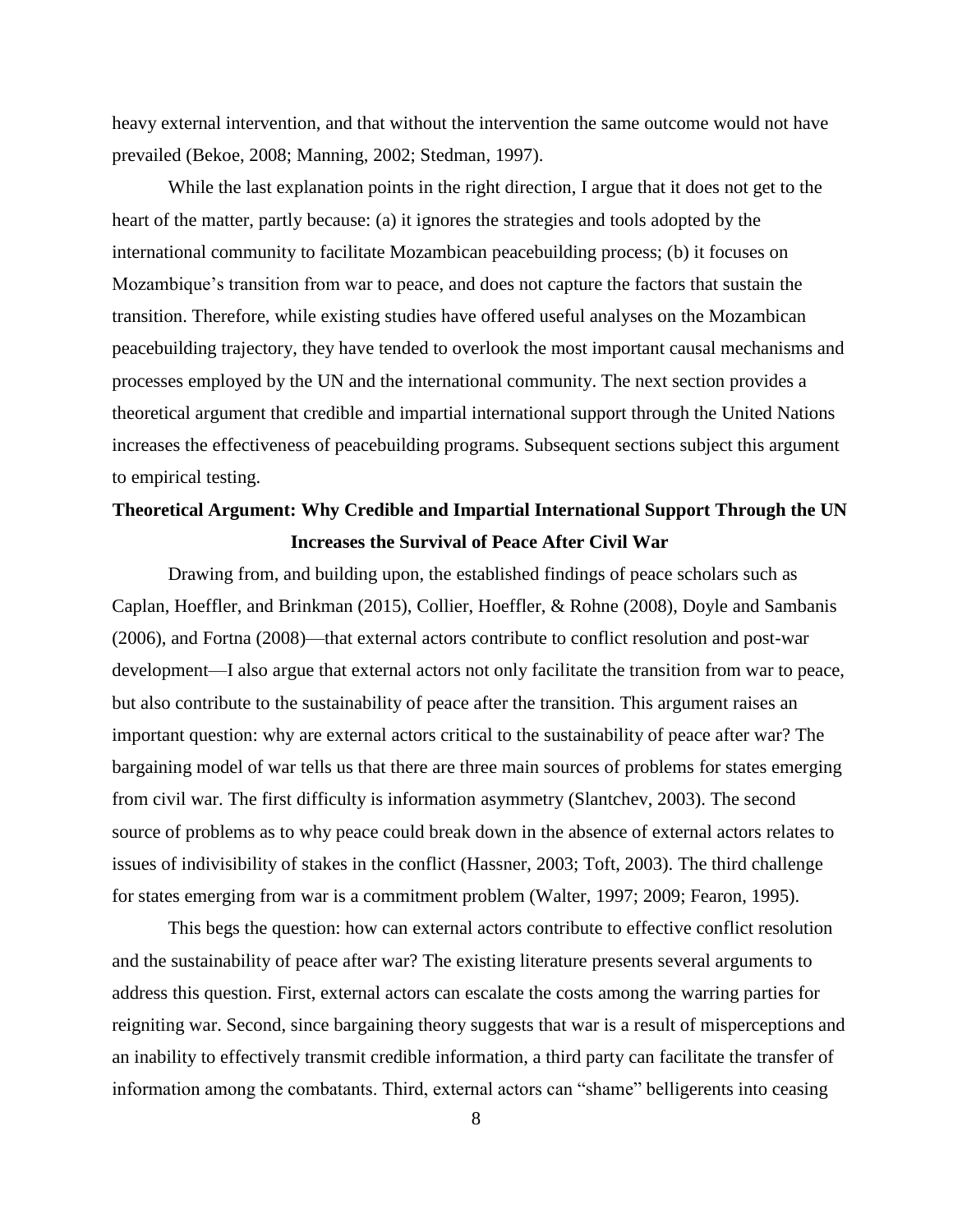violence and accept a peace agreement and/or tenable compromise (see Doyle & Sambanis, 2006; Walter, 2002; Fortna, 2008; Osborn, 2013). Fourth, and perhaps more importantly, a third party/external actor can also use its peacebuilding operations' tools to overcome the credible commitment problem. Budget support or foreign aid, DDR, humanitarian, and electoral assistance schemes, for example, are designed to enforce the terms of peace agreements and thus build trust for former combatant groups that the peace will endure.

However, not all external peacebuilders or third parties will serve these purposes adequately. Essentially, external peacebuilders fall into two groups: unilateral and multilateral peacebuilders. In the context of this study, multilateral peacebuilding means an UN-authorized mission that reflects a consensus among the five permanent members of the Security Council: China, France, Russia, the U.S., and United Kingdom (UK). By contrast, if a state engages in peacebuilding mission without the UN authorization, the action is defined as unilateral peacebuilding. Examples of unilateral peacebuilding missions thus include cases when a state engages in peacebuilding operations along with its allies without authorization from the UN.

Here, I argue that a unilateral peacebuilding mission is likely to impede the development of war-torn states and also reduce sustainable peace. Unilateral peacebuilders often intend to expand influence on target states, thereby ensuring their own security interests and gaining political and economic benefits (Autesserre, 2010; Dobbins et al., 2005; Sambanis & Schulhofer-Wohl, 2005; Waltz, 1979; Levi, 1981; Bueno de Mesquita & Downs, 2006). However, unlike unilateral peacebuilding missions that often support one side of the belligerents and attempt to alter the balance of power for strategic interests, including the maintenance of regional influence, the expansion of markets as well as access to natural resources (Morgenthau, 1967; Regan, 2002; Bueno de Mesquita & Downs, 2006), multilateral peacebuilding missions under the auspices of the UN contribute to negotiated settlement by helping ensure that the current power distribution remains static (Fortna, 2008; Doyle & Sambanis, 2006; Regan, 2000). Hence, multilateral peacebuilding missions do not intend to benefit or disadvantage a particular group (Barnett & Weiss, 2008), and thus do not face national resistance. According to Finnemore (2003), "peacebuilding operation must be multilateral to be legitimate and indeed successful; without multilateralism, claims of humanitarian or peacebuilding motivation and justification are suspect" (p. 73).

9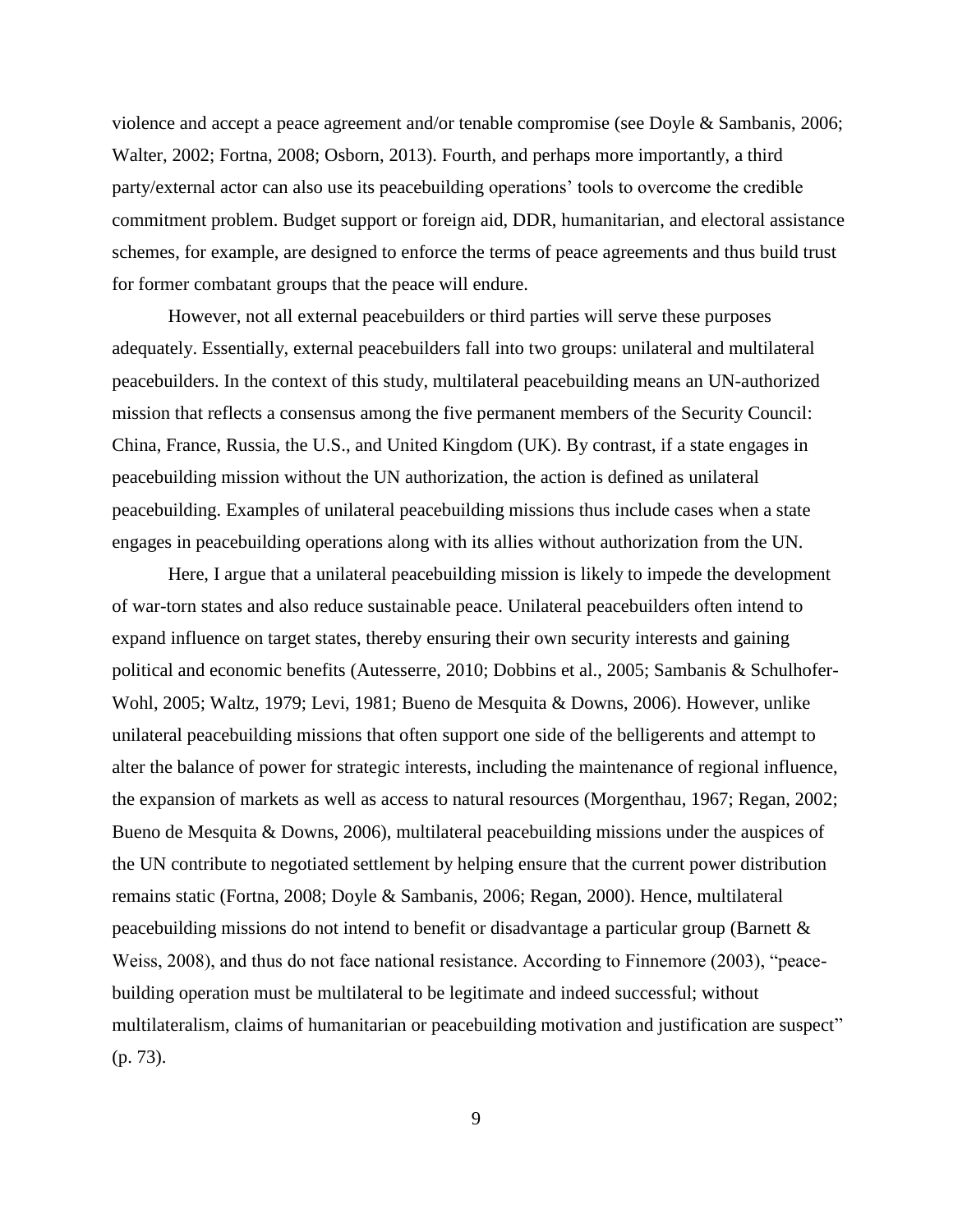There are three main reasons why multilateral peacebuilding missions through the UN should contribute to sustainable peace compared to unilateral peacebuilding missions. First, the UN with high moral authority and international legitimacy can incentivize civil war combatants to cooperate for disarmament, demobilization, and re-integration (DDR) by affecting soldiers' morale, focusing international attention on non-cooperative groups, and providing direct benefits for cooperation (Fortna, 2008; Doyle & Sambanis, 2006). DDR strategy enables a post-war country to divert both material and human resources allocated to military uses to important and urgent social programs, such as the improvement of education, access to public health services, and decent infrastructure. In this way, it can be argued that a multilateral peacebuilding under the leadership of the UN contributes to the increase of resources available for post-war reconstruction by helping resource diversion and thereby facilitating sustainable peace after war.

Second, given their commitment to humanitarian concerns, multilateral peacebuilding missions through the UN often accompany humanitarian and development aid, which invariably increase resources available for post-war development. Besides DDR, UN peace operations can include large-scale development efforts to assist in post-war reconstruction, such as refugee resettlement programs, demining initiatives, the rehabilitation and/or reconstruction of roads, schools, health facilities, and food aid (Doyle & Sambanis, 2006; Howard, 2008). Such UN-led programs and activities can contribute to citizens' well-being and post-conflict peace and stability. Third, and finally, multilateral peacebuilding missions through the UN can encourage sharing of costs for post-war reconstruction; for which the fixed burden-sharing mechanism of the UN provides an institutional solution that reduces the risks of bargaining failures, decreases transaction costs, and alleviates the problem of free riders (Kim, 2013).

Multilateral peacebuilding missions through the UN are not without criticism, however (see, Dobbins et. al., 2007; MacGinty, 2008; Richmond, 2009, 2010; Newman, Paris, & Richmond, 2009). The UN attempts to change political and economic systems of post-war states can undermine a government's sovereignty and accountability (Paris & Sisk, 2009; Richmond, 2011). However, in civil war affected societies, international assistance may matter more than sovereignty for physical well-being of citizens at least temporarily, as long as it is not motivated by the unilateral peacebuilders' self-interest, but by multilateral peacebuilding missions through the UN, which are largely driven by humanitarian and development concerns (Doyle & Sambanis 2006).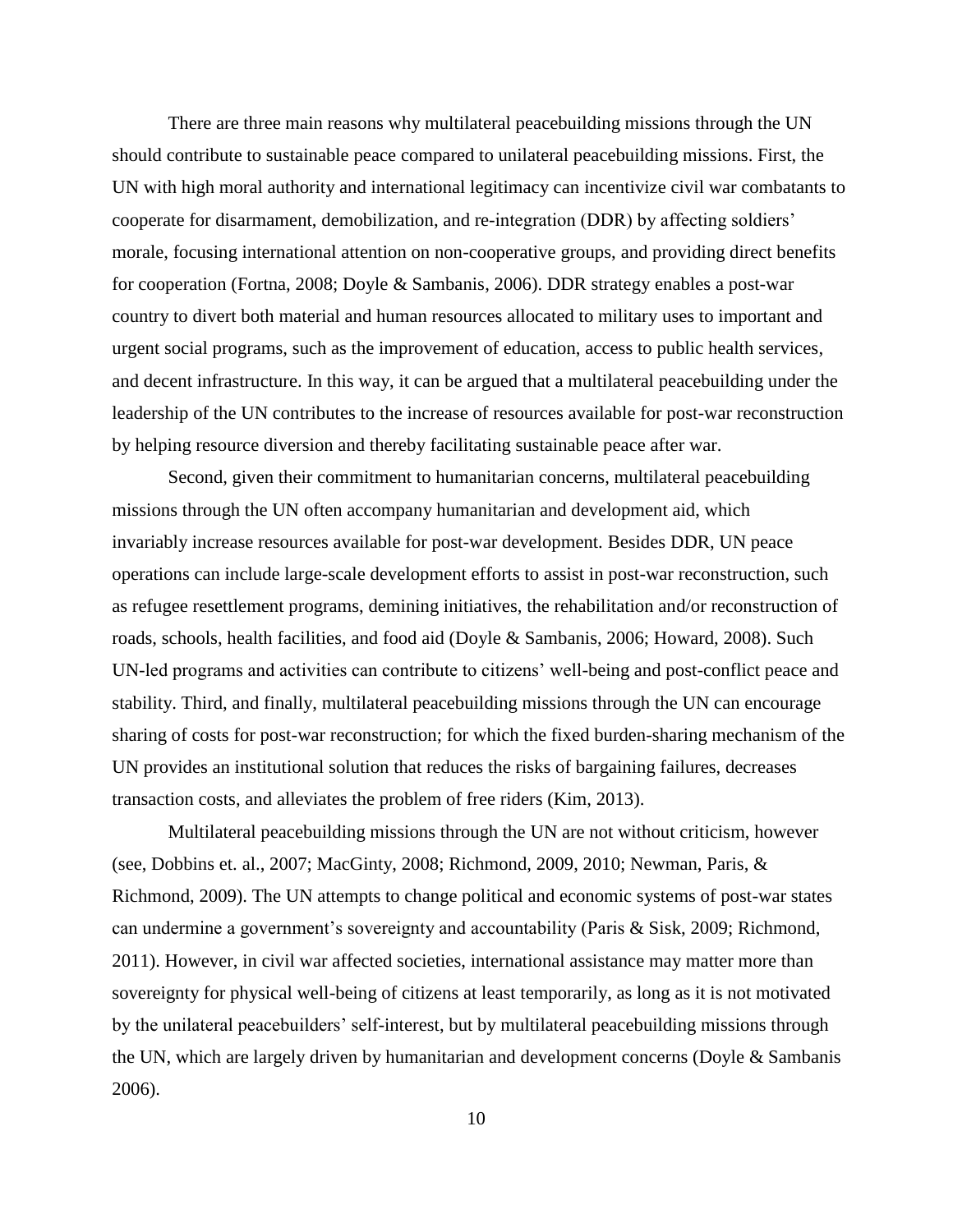Translating these arguments to the post-conflict peacebuilding context, we can infer that an external peacebuilding mission will be most successful when it is led and/or authorized by the UN (employing instruments such as DDR, humanitarian and relief efforts, political assistance, and budget support), rather than a unilateral peacebuilding mission led by the United States or Russia. These conditions were all met in Mozambique, primarily because of the partnership between the United Nations, regional actors and the presence of a large and varied network of experienced and committed donors. The following section empirically shows that Mozambique's successful transition from war to peace is a product of multilateral peacebuilding through the United Nations, and not unilateral.

## **How the UN and the Broader International Community Contributed to Sustainable Peace in Mozambique**

Having outlined theoretically the importance and positive effects of international community to sustainable peace under the auspices of the UN in the previous section, the analysis now turns to empirical material from Mozambique. As Ball and Barnes (2000) pointed out, bilateral donors, as well as NGOS, created several forums, both formal and informal, to coordinate assistance for peace implementation in Mozambique (pp. 16-17). More importantly, the Security Council Resolution 797 established the United Nation Operations in Mozambique (ONUMOZ) in December 1992 to help implement the General Peace Agreement signed on 4 October 1992 by the President of the Republic of Mozambique and the President of Renamo. Although the United Nations Operations mandate's in Mozambique formally came to an end on 9 December 1994, the UN is still present in Mozambique today and continues to influence the country's post-war peace in four ways: (1) Security/DDR assistance, (2) Humanitarian assistance, (3) political and electoral assistance, and (4) budget support. Below, I explore each of these strategies one after the other.

### **The UN Peacebuilding Toolkit (1): Disarmament, Demobilization, and Reintegration (DDR)**

The UN, together with a committed group of bilateral donors, played a vital role in advancing and promoting peace and security in Mozambique. The DDR component of the UN strategy in Mozambique was unique in two ways. First, The UN provided specialized counselling and vocation training to ex-combatants based on their needs. Second, unlike in the cases of Angola and South Sudan, where the UN conducted elections before demobilization, the UN prioritized in the case of Mozambique the demobilization and reintegration of ex-combatants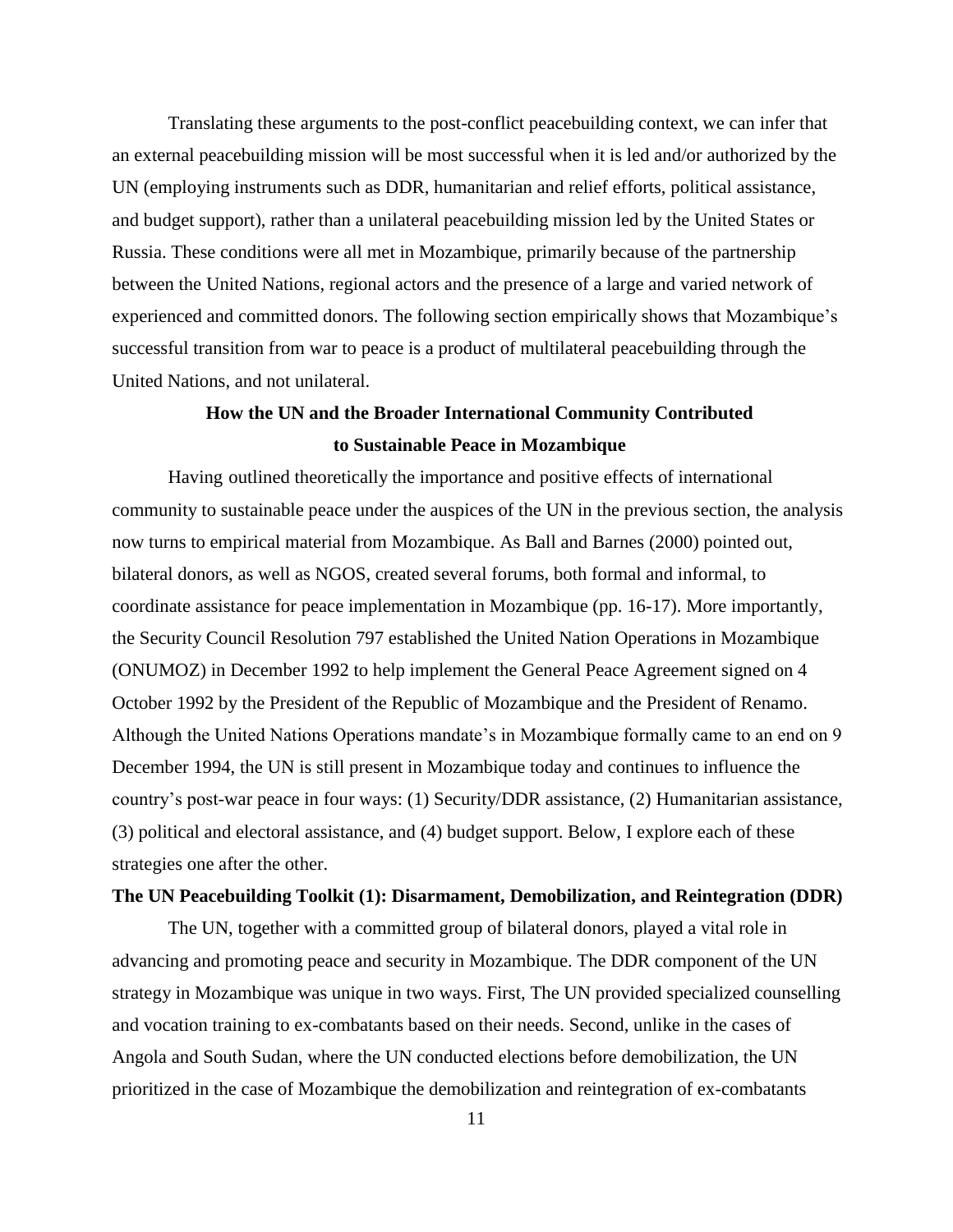before the first election was conducted in 1994. Significantly, ONUMOZ and donor agencies helped to establish a new Mozambican Defense Force—consisting of both the government and the opposition. According to many interview participants, "military inclusion gives feelings of physical security and confidence to the opposition" (Interviewees No. 11, 17, 21, and 26).

Although the overall progress of the DDR and the security sector reform including the professionalism of the military is still an important policy issue in Mozambique to-date, some success has been made. ONUMOZ, with the help of UN-OCHA and other UN agencies and donors, was able to demobilize and reintegrate about 100,000 combatants from both sides. Seventy percent of demobilized soldiers who received training ended up with secure employment after the departure from the camps (Morgan & Mvududu, 2000, p. 16). Several years after the Peace Agreement, demobilized soldiers had been well integrated into the communities of their choice (Kane, 1998). ONUMOZ collected more than 200,000 weapons and gave them to the newly formed Mozambican Defense Force. The United Nations also helped establish a National Mine Clearance Plan to clear an initial 4,000 kilometers of roads, develop a mine awareness program, and educate the population on the dangers of land mines.

Similarly, reduction of military expenditure has been realized. Before 1994, defense spending was the largest single item in the annual budget expenditure. With UN and donors support, however, resources have been shifted towards social sectors. For instance, from 1994 to 2014 budgets, the education and health ministries benefited from significant increases in both capital and recurrent allocations while funds for the military and other security agencies were cut down. The trend continued in the 2015 budget (see table 2 below).

## **The UN Peacebuilding Toolkit (2): Humanitarian Assistance**

The UN system and development donors also championed humanitarian and relief efforts in Mozambique. One unique aspect of a broader UN approach to humanitarian assistance program in Mozambique was UNOCHA's decentralized administrative structure that was replicated at both national and provincial levels. This initiative led to the introduction of emergency assistance in all eleven provinces and helped manage the long-term elements of the demobilization process (Interviewee no. 65). Representatives from the Government, Renamo, and several Western powers, as well as South Africa, organized the various aspects of the assistance program. UNOCHA's central office in Maputo provided overall coordination of the humanitarian efforts. An information and Referral Service and Reintegration Support Scheme were set up to inform ex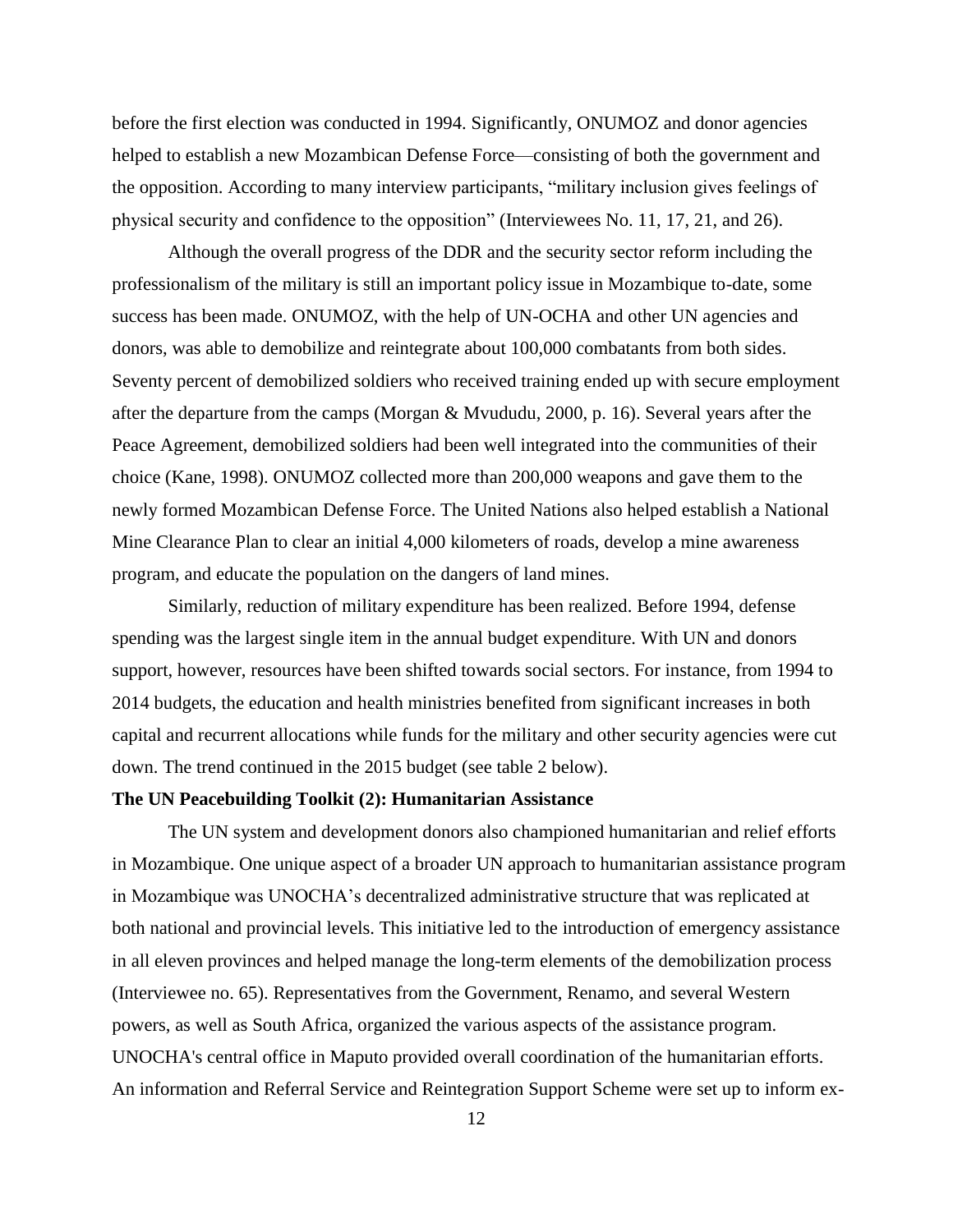combatants about available support and employment opportunities and to provide them with financial assistance for 24 months. According to many interview participants:

The decentralization of the UN approach to humanitarian and relief efforts to provincial and district levels made Mozambique humanitarian assistance the most successful ever undertaken by the United Nations. Within two years after the peace agreement, over 1.7 million refugees returned to their homeland. (Interviewees No. 1, 5, 17,  $\& 75$ )

Similarly, more than 4.5 million internally displaced Mozambicans are believed to have returned home during the same period (UNHCR, 1998). According to a UN respondent:

The underlying rationale for humanitarian assistance is that if humanitarian capacity building is well implemented, it can build resilience at the community level; assist national actors in developing the ability to cope with current and future crisis; and more importantly, it can contribute to a more sustainable peace without compromising the principles of humanitarian assistance which are humanity, impartiality, neutrality and independence. (Interviewee no. 75).

## **The UN Peacebuilding Toolkit (3): Political Party Development and Electoral Assistance**

Recognizing that political participation is a critical component of peace and stability, the UN provided financial support directly for the transformation of Renamo, the rebel group, into a political party. The UN created two trust funds in order to: (1) support all registered political parties (17 parties received U.S. \$150,000 each), and (2) support the transformation of Renamo into a political party. It is worth mentioning that Mozambique was one of the "litmus tests" in which the UN provided financial support directly for the development of political parties (Manning & Malbrough, 2009). This was considered a major landmark of the Mozambican peace process.

Although the UN spearheaded the "money for peace" initiative, thirteen bilateral donors, including the European Commission, largely funded it. For example, Italy made the largest contribution, over \$11 million. Denmark, the Netherlands, Sweden, and Norway contributed a combined total of over \$1.96 million to Renamo's trust fund, with the Netherlands the fourth largest single contributor, second to Italy, the EC, and the United States (Manning & Malbrough, 2009).

According to Aldo Ajello (1999 p.123), chief of the UN mission and the Representative of the UN Secretary-General to Mozambique: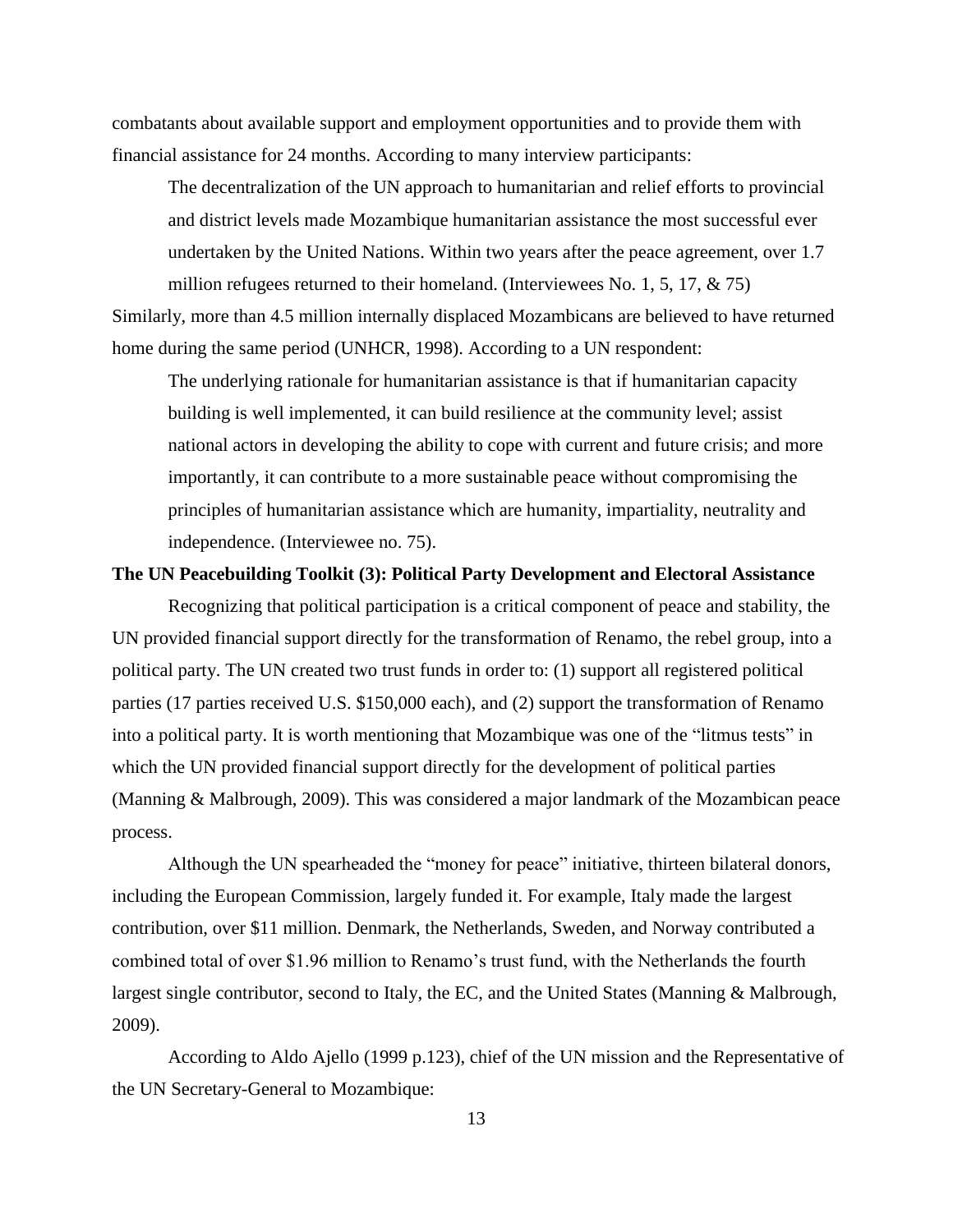The Trust Fund played a crucial role for the success of the mission […] the two parties needed to have enough political and economic capital to dissuade them from returning to war […] that the peace would only prevail if both parties felt that it was beneficial for their interests […] in this operation it was also important to give particular attention to Renamo which, at the beginning, had nothing to lose. (as cited in Nuvunga, 2007, p.11)

As a UN interview participant noted: "The existence of viable opposition parties is an essential instrument to the success of the peace process, and money is key" (Interviewee no.11). The Renamo's Chief negotiator, Raul Domingos, summed it up in a statement on 16 June 1992: "there is no democracy without money" (Vine, 1996, p. 144).

Following the development of political parties, the UN, in conjunction with development donors, established an independent national electoral commission (CNE) (Interviewees no. 2; 4; 6, & 19). The first national elections in Mozambique were held in October 1994. The incumbent President, Mr. Chissano, won the presidential election with 53.3 percent of the votes. The leader of Renamo, Mr. Dhlakama, received 33.7 percent of the votes. The candidate receiving the third largest number of votes (2.9 percent) was Mr. Wehia Ripua of the Partido Democrático de Moçambique (Pademo). Both local and international observers judged the Mozambique elections of 1994 as free and fair. Since the transitional multi-party elections were held in 1994, the democratic process has been consolidated by four subsequently national elections (1999, 2004, 2009, and 2014). Frelimo has won a majority in parliament and the presidency in each of the general elections (see Figure 1 below).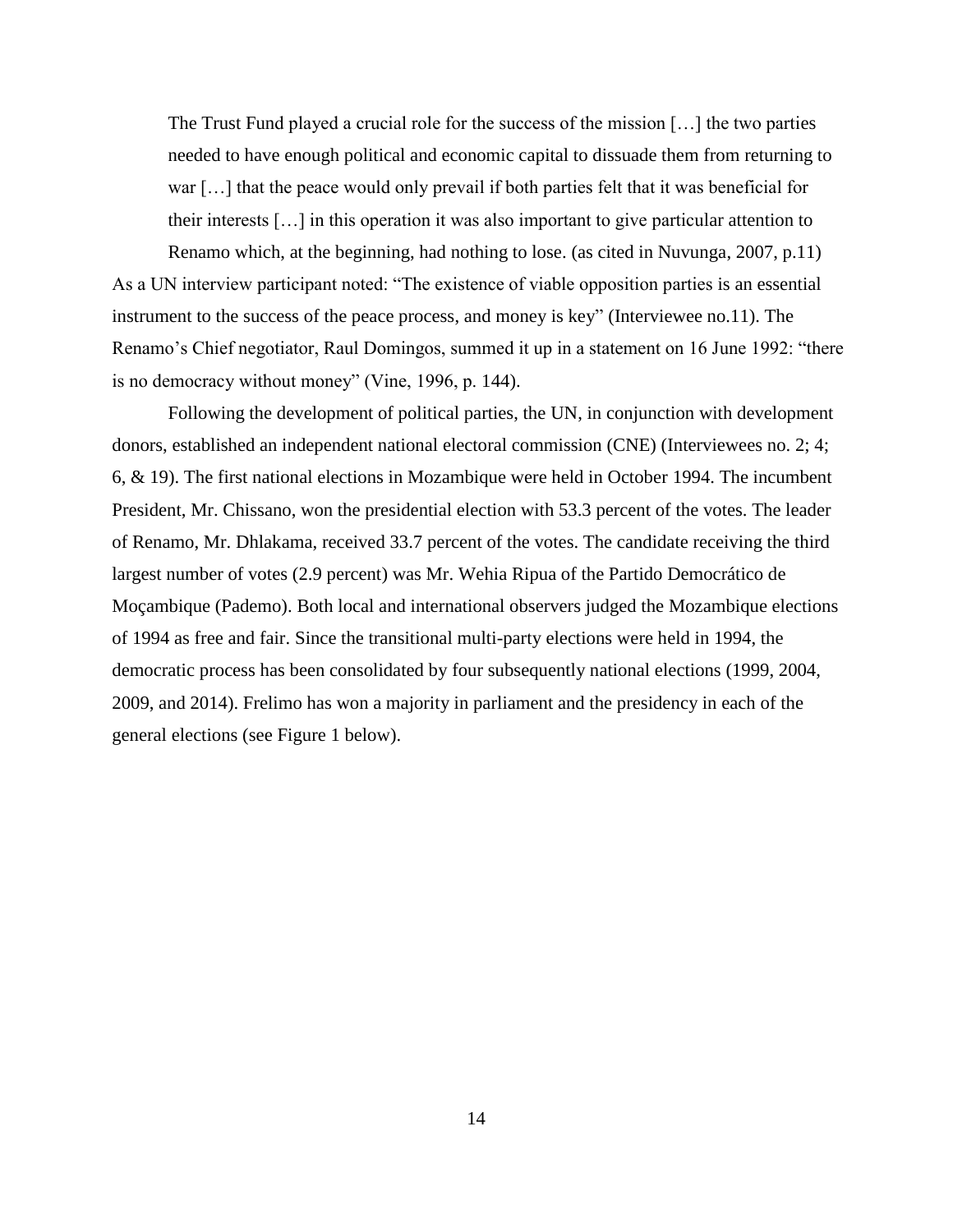

*Figure 1*. Mozambican Elections, 1994 –2014

Source: Azevedo-Harman (2015)

### **The UN Peacebuilding Toolkit (4): Budget Support**

Alongside the use of DDR, humanitarian, and electoral assistance, the UN and donor agencies also employed budget support as a strategy to sustain peace and development in Mozambique. Since the peace settlement in 1992, Mozambique has been recognized as one of the largest recipients of direct budget support in the world. Budget support accounts for 30 percent of the Mozambican state budget, provided by nineteen development partners (International Monetary Fund, 2015). In the table below, for example, budget support increased almost threefold between 2004 to 2012: from just under \$160 million to about \$450 million.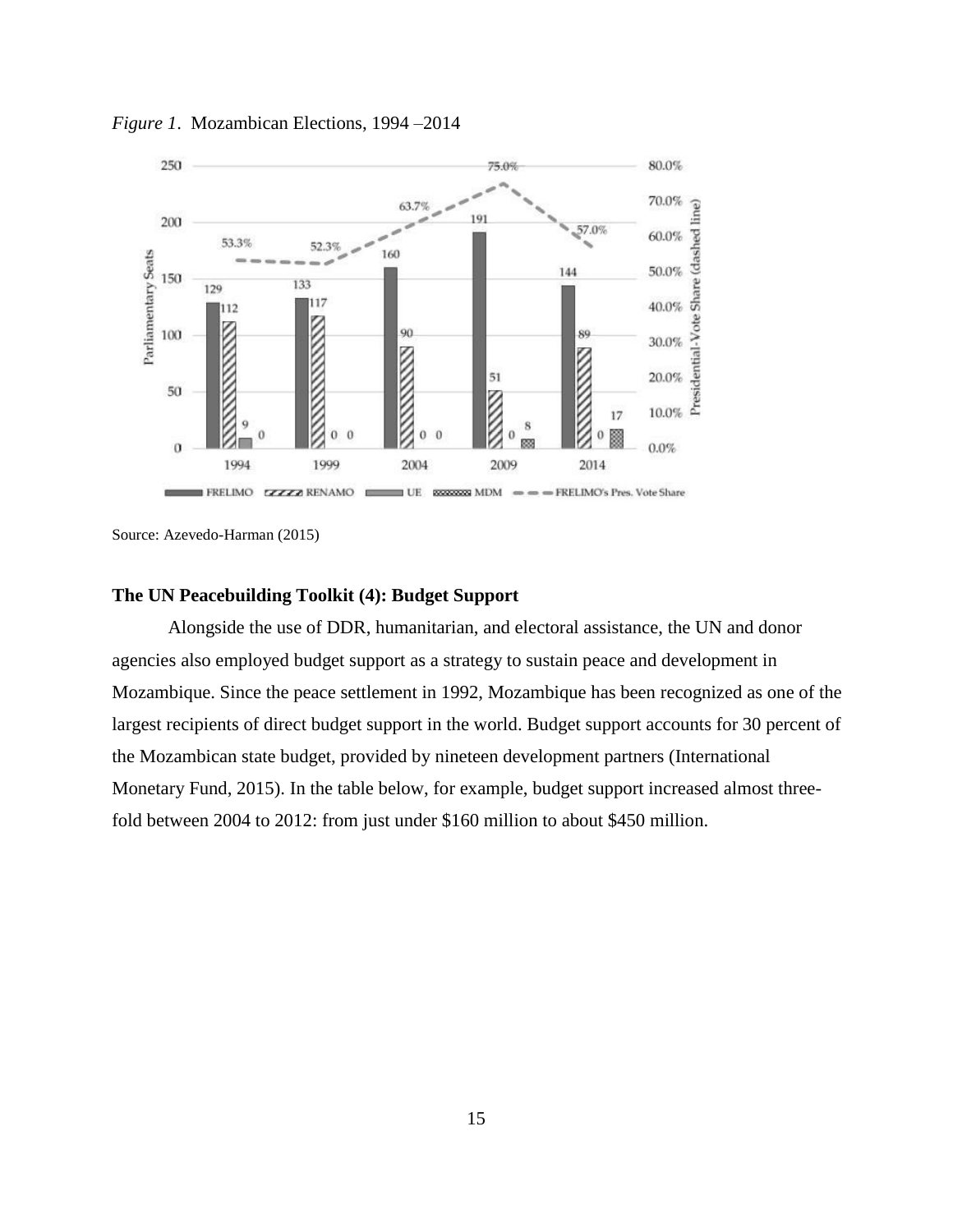| <b>AGENCY</b><br>(Millions of USD) <sup>23</sup> | 2004   | 2005   | 2006   | 2007   | 2008   | 2009   | 2010   | 2011   | 2012   |
|--------------------------------------------------|--------|--------|--------|--------|--------|--------|--------|--------|--------|
| <b>GRANTS</b>                                    |        |        |        |        |        |        |        |        |        |
| Germany                                          | 3.99   | 4.34   | 11.93  | 13.49  | 16.74  | 18.67  | 18.98  | 18.08  | 11.62  |
| Austria                                          |        |        |        |        | 2.47   | 4.33   | 3.90   | 4.62   | 3.10   |
| Belgium                                          | 3.67   | 2.04   | 3.54   | 4.08   | 4.67   |        |        |        |        |
| European Union                                   | 58.04  | 53.75  | 46.45  | 58.38  | 68.57  | 86.59  | 83.06  | 71.91  | 74.84  |
| Canada                                           |        | 2.03   | 1.90   | 4.26   | 7.57   | 9.89   | 14.21  | 16.03  | 14.84  |
| Denmark                                          |        | 9.54   | 2.49   | 19.20  | 10.55  | 8.51   | 7.34   | 12.96  | 10.69  |
| Spain                                            |        | 3.78   | 3.59   | 4.23   | 6.22   | 9.87   | 9.71   | 9.47   |        |
| Finland                                          | 4.55   | 4.91   | 5.85   | 6.79   | 10.39  | 8.76   | 8.43   | 10.31  | 9.27   |
| France                                           | 3.77   | 3.19   | 3.24   | 2.65   | 3.04   | 3.10   | 2.72   | 2.90   | 2.52   |
| The Netherlands                                  | 17.16  | 14.01  | 21.24  | 24.16  | 26.23  | 25.15  | 21.68  | 25.83  | 11.24  |
| Ireland                                          | 7.01   | 6.03   | 6.80   | 12.28  | 15.17  | 14.82  | 14.72  | 16.12  | 11.55  |
| Italy                                            | 3.78   | 3.32   | 3.55   | 5.35   | 5.86   | 5.27   | 5.68   | 5.28   | 5.14   |
| Norway                                           | 8.12   | 15.04  | 17.01  | 22.61  | 29.70  | 23.82  | 27.74  | 29.58  | 23.44  |
| Portugal                                         | 1.48   | 1.53   | 1.41   | 1.49   | 1.51   | 1.60   | 1.93   |        | 3.90   |
| United Kingdom                                   | 27.53  | 46.37  | 55.69  | 69.81  | 81.71  | 58.30  | 54.16  | 136.44 | 77.65  |
| Sweden                                           | 12.53  | 17.95  | 23.92  | 44.45  | 56.50  | 40.12  | 44.42  | 51.35  | 43.40  |
| Switzerland                                      | 7.20   | 7.88   | 6.33   | 6.95   | 7.08   | 6.64   | 6.91   | 4.18   | 7.30   |
| <b>SUB TOTAL</b>                                 | 158.84 | 195.73 | 214.95 | 300.19 | 353.98 | 325.43 | 325.59 | 415.06 | 310.48 |
| <b>LOANS</b>                                     |        |        |        |        |        |        |        |        |        |
| AfDB                                             |        |        | 58.08  | 30.29  | 32.31  | 30.28  | 30.05  | 28.20  | 30.32  |
| World Bank                                       |        | 65.91  | 56.48  | 69.37  | 72.09  | 78.72  | 88.77  | 92.90  | 108.07 |
| <b>SUB TOTAL</b>                                 | ۰      | 65.91  | 114.55 | 99.66  | 104.40 | 109.00 | 118.82 | 121.10 | 138.39 |
| <b>TOTAL</b>                                     | 158.84 | 261.64 | 329.50 | 399.84 | 458.38 | 434.44 | 444.40 | 536.16 | 448.86 |

Table 1*: Budget Support Disbursements by Development Partners, 2004-2012*

Source: Direccão Nacional do Tesouro – Ministry of Finance (2012).

By definition budget support is the provision of aid directly to the state budget. Budget support for sustainable peacebuilding is grounded in National Poverty Reduction Strategy Document (known by its Portuguese acronym PARPA). The PARPA is a five-year program and is jointly prepared by the Government of Mozambique, development partners, and CSOs. The PARPA has four main objectives that are considered critical to achieve sustainable peacebuilding: (a) rural and agricultural development; (b) poverty and macroeconomic management; (c) governance; and (d) human and social development, especially health and education.

Through budget support, total spending on the priority sectors designated in PARPA has more than quadrupled in nominal terms between 2004 and 2012, increasing by more than 7 percentage points of GDP (see table below). Similarly, as a percentage of total expenditure, education, health, agriculture, good governance, and infrastructure, together with the other smaller priority sectors, have increased their share from 61 percent to just over 67 percent of total spending. The bottom line here is that: budgetary allocations—boosted by Budget Support disbursements—have been consistent with the planned expansion of priority sectors outlined in PARP (see table 2).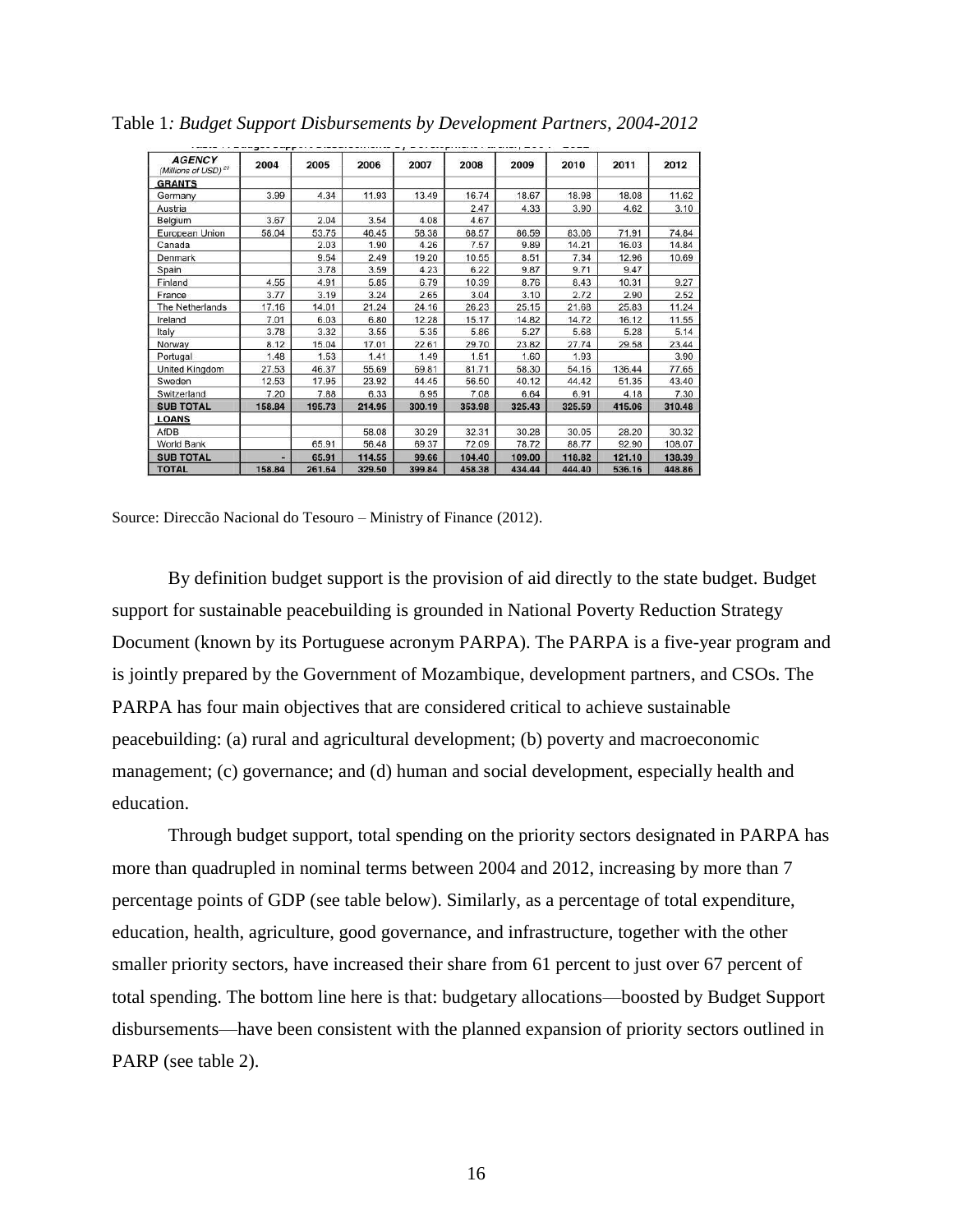| FILOTILY SECTORS AS 70 OF HOMINICAL CIDE |        |        |        |        |        |        |        |        |  |
|------------------------------------------|--------|--------|--------|--------|--------|--------|--------|--------|--|
|                                          | 2005   | 2006   | 2007   | 2008   | 2009   | 2010   | 2011   | 2012   |  |
| Education                                | 4.85%  | 4.88%  | 5.74%  | 6.23%  | 6.26%  | 6.31%  | 6.58%  | 6.48%  |  |
| Health                                   | 3.32%  | 3.36%  | 3.66%  | 3.20%  | 3.14%  | 2.61%  | 2.70%  | 3.81%  |  |
| Agriculture & Rural Dvt.                 | 1.16%  | 1.10%  | 0.91%  | 1.03%  | 1.37%  | 1.18%  | 2.55%  | 2.55%  |  |
| Infrastructure                           | 2.90%  | 4.05%  | 3.56%  | 3.94%  | 3.81%  | 4.88%  | 5.65%  | 5.20%  |  |
| Good Governance                          | 2.00%  | 1.96%  | 2.01%  | 2.60%  | 2.87%  | 2.67%  | 2.41%  | 2.54%  |  |
| <b>Other priority Sectors</b>            | 0.21%  | 0.23%  | 0.24%  | 0.39%  | 0.41%  | 0.37%  | 0.46%  | 1.05%  |  |
| <b>Total Priority Sectors</b>            | 14.44% | 15.58% | 16.13% | 17.39% | 17.86% | 18.02% | 20.34% | 21.62% |  |

Table 2: *Influence of Budget Support on Sectors Relevant to Peacebuilding*

#### Priority sectors as % of total expenditure

**Princity sectors as % of nominal GDP** 

|                               | 2005   | 2006   | 2007   | 2008   | 2009   | 2010   | 2011   | 2012   |
|-------------------------------|--------|--------|--------|--------|--------|--------|--------|--------|
| Education                     | 20.56% | 18.77% | 20.86% | 22.47% | 19.26% | 19.91% | 18.27% | 20.13% |
| Health                        | 14.08% | 12.90% | 13.29% | 11.53% | 9.67%  | 8.24%  | 7.49%  | 11.84% |
| Agriculture & Rural Dvt.      | 4.90%  | 4.24%  | 3.30%  | 3.71%  | 4.21%  | 3.73%  | 7.08%  | 7.93%  |
| Infrastructure                | 12.29% | 15.57% | 12.95% | 14.20% | 11.71% | 15.40% | 15.68% | 16.16% |
| Good Governance               | 8.49%  | 7.54%  | 7.32%  | 9.37%  | 8.83%  | 8.44%  | 6.68%  | 7.90%  |
| <b>Other priority Sectors</b> | 0.88%  | 0.88%  | 0.89%  | 1.41%  | 1.25%  | 1.17%  | 1.28%  | 3.25%  |
| <b>Total Priority Sectors</b> | 61.20% | 59.90% | 58.60% | 62.69% | 54.93% | 56.89% | 56.47% | 67.21% |

Sources: Ministry of Finance & Fiscal tables from the Bank of Mozambique (for years 2005-2011) and \*IMF Article IV estimates (2012)

How successful has budget support been in contributing to sustainable peacebuilding in Mozambique? Although the answer to this question is not straightforward, there is evidence of remarkable and track-able progress in education, health, and good governance—all of which imply predictors of stable societies. Consider education for example: between 1980 and 2014, Mozambique's human development score increased 75 percent, or an average annual increase of about 1.66 percent—a better performance than Zimbabwe or Angola, two countries in the region that had a similar score to Mozambique in 1980. This performance has been driven by a jump in life expectancy at birth, rising from 46 years in 1995 to 55 in 2014, and a leap in income per capita, from \$233 in 1995 to \$585 in 2014 (constant 2011 U.S. dollars, purchasing power parity) (World Bank, 2016). The UNDP Education Index, which reflects both literacy and enrollment, also shows an improvement between 1995 and 2011 (UNDP Report, 2014): in 2011, 90 percent of school-aged children were enrolled in basic education, which is a significant improvement from the rate of 56 percent in 1995. Similarly, the secondary school net enrollment rate (NER) more than doubled from 8.2 percent in 2002 to 22 percent in 2009. In terms of provincial trends, progress was made across all provinces both in primary and secondary enrolment, thereby reducing regional educational inequality (see figure 2 below).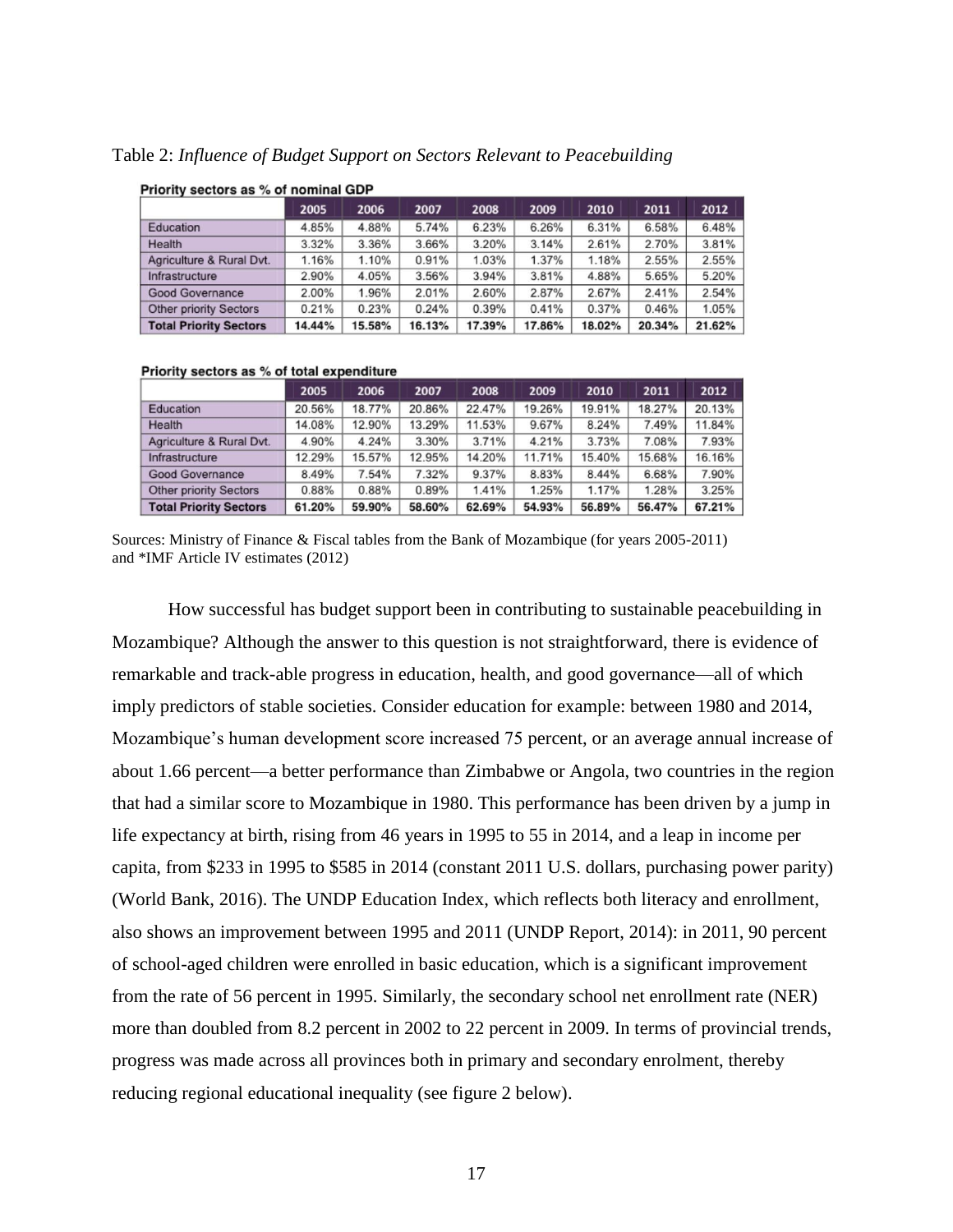*Figure 2.* Net Enrolment Rates (NER), Primary and Secondary Schooling by Region 2002/03 and 2008/09



Source: Arndt, Jones, & Tarp, 2015

There are several reasons why education improvements, for example, should contribute to sustainable peacebuilding. First, according to a World Bank report (Aoki et al., 2002), government investment in education is a means by which governments can make a direct and lasting positive impact on people's lives, which may directly reduce the level of grievances in society. Second, the expansion of public spending in education can reduce grievances and conflict by spurring economic development and social equality (Thyne, 2006). According to Collier and Hoeffler (2004), rebel recruitment costs more and rebellion is less likely the higher the level of education in a society. Third, education promotes a culture of peace (Sargent, 1996). As Lipset (1959) pointed out: "Education presumably broadens men's outlook, enables them to understand the needs for norms of tolerance, restraining them from adhering to extremist and monistic doctrines" (p. 79). In line with this, several scholars hold that higher educational attainment reduces the risk of political violence by encouraging political participation and channeling conflicts of interest through institutional pathways rather than through the use of violence (e.g., Alesina & Perotti, 1996; Hegre, 2003; Huntington, 1968). More recently, education has also been argued (especially primary and secondary education) to promote social cohesion, such as learning how to work together peacefully, which in turn enables peace and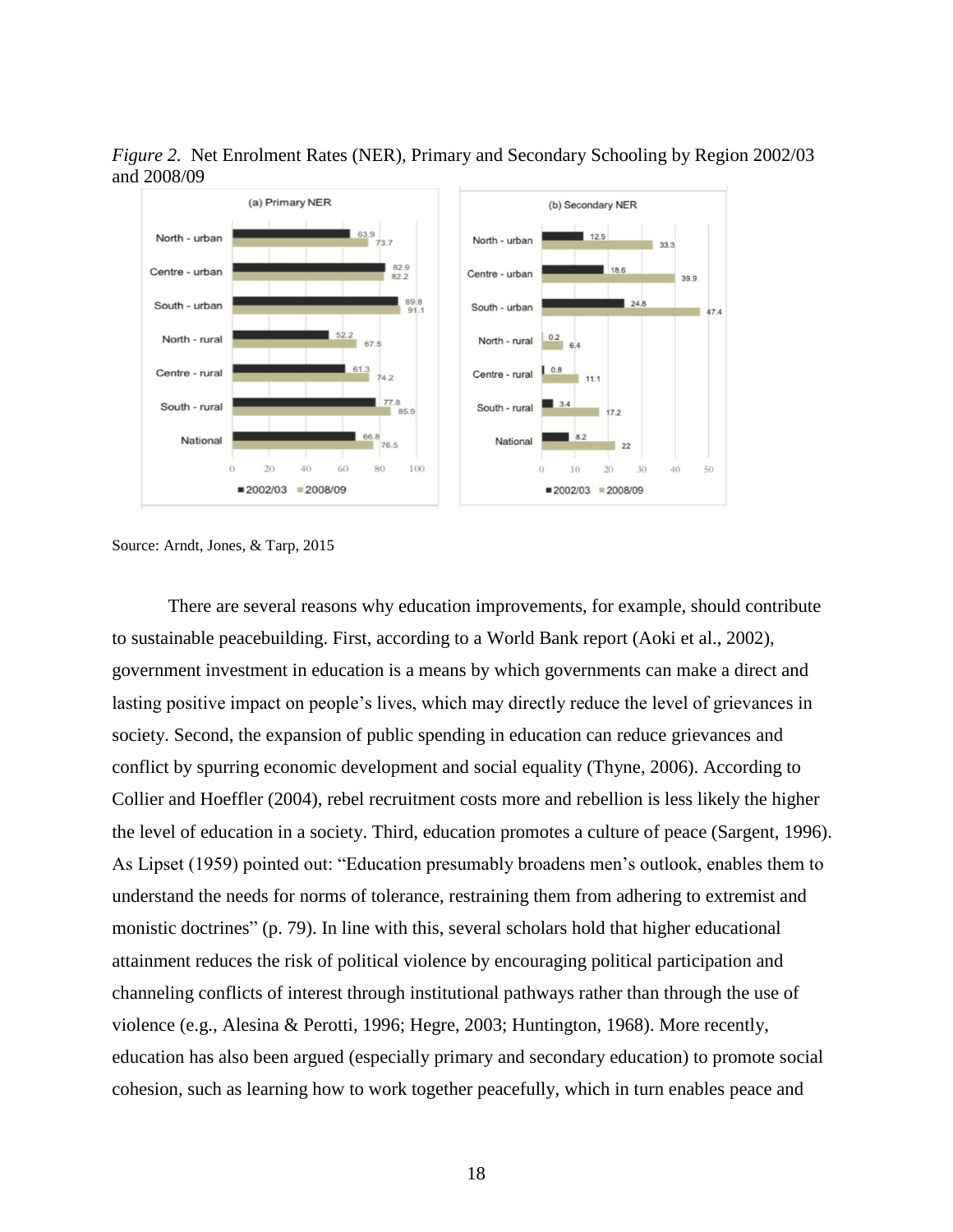political stability (Smith, 2010). Thus, the case of Mozambique shows that generous budget support, especially when it is rightly targeted, can help to consolidate the peace process.

## **Conclusion**

Although a combination of factors was responsible for the emergence and survival of peace and stability in Mozambique, this paper has argued that one of the most important factors behind Mozambique's success was the flexible, intensive, and coordinated efforts of the United Nations, Western powers, and major donors, who were committed to making peace work and had long-standing relationships with the both Frelimo and Renamo. The paper further shows that any assessment of the UN and the broader international community's role and performance in support of sustainable peace in Mozambique requires an appreciation and understanding of four intervention strategies or instruments, namely: (1) DDR assistance, (2) humanitarian assistance, (3) political and electoral assistance, and (4) budget support. Overall, the Mozambican case reinforces many of the findings from the literature on the role of third-party guarantors in securing negotiated peace settlements. Specifically, it provides insight into the argument that external peacebuilding led by the UN is more likely to be successful than a unilateral peacebuilding by a powerful state without UN approval.

But, while it is perhaps difficult to overstate the importance and the positive contributions of the UN and the broader international community in the promotion of peace and democracy in Mozambique, it is also noteworthy to point out that development donors often have their own agendas that are not suitable or in the interests of the local people. In the case of Mozambique, however, the efforts and agendas of the development donors were moderated by the involvement of "local actors." Here, the first key actors include the Christian Council of Mozambique, which consists of the Catholic, Anglican and Protestant churches, with the constant support of the community of Sant' Egidio, an Italian Catholic NGO, which enjoyed the confidence of both the government and Renamo. Finally, there is also evidence that the avoidance of post-conflict relapse in Mozambique since 1992 can also be traced to the continued existence of "inclusive political settlement."

While much progress has been achieved in building a more peaceful polity in Mozambique through the United Nations and the broader international community, there are also challenges. Most of the people I interviewed agreed that signs of peace and progress notwithstanding, Mozambique still faces a large number of social and economic problems:

19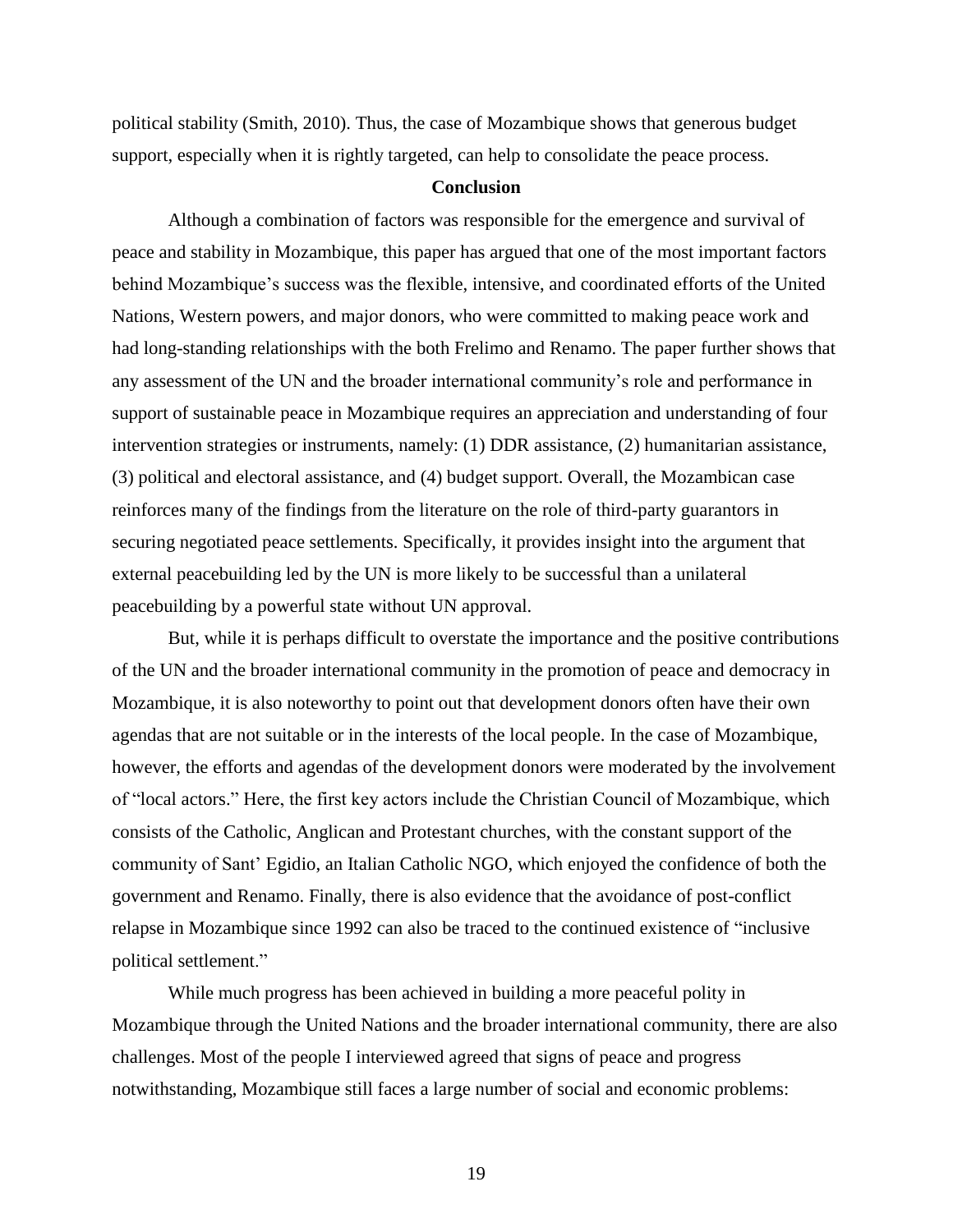poverty, unemployment, natural resource boom, increasing political exclusion, dependence on foreign aid, and low access to social and economic services and facilities. Of course, this is not to dismiss Mozambique's achievements, but rather to demonstrate that post-conflict peacebuilding is contentious, haphazard, and non-linear process. For this reason, Mozambican stakeholders and their international counterparts should consider prioritizing inclusive institutions and promoting economic development in order for Mozambique to continue to be a model of sustainable peace after civil war.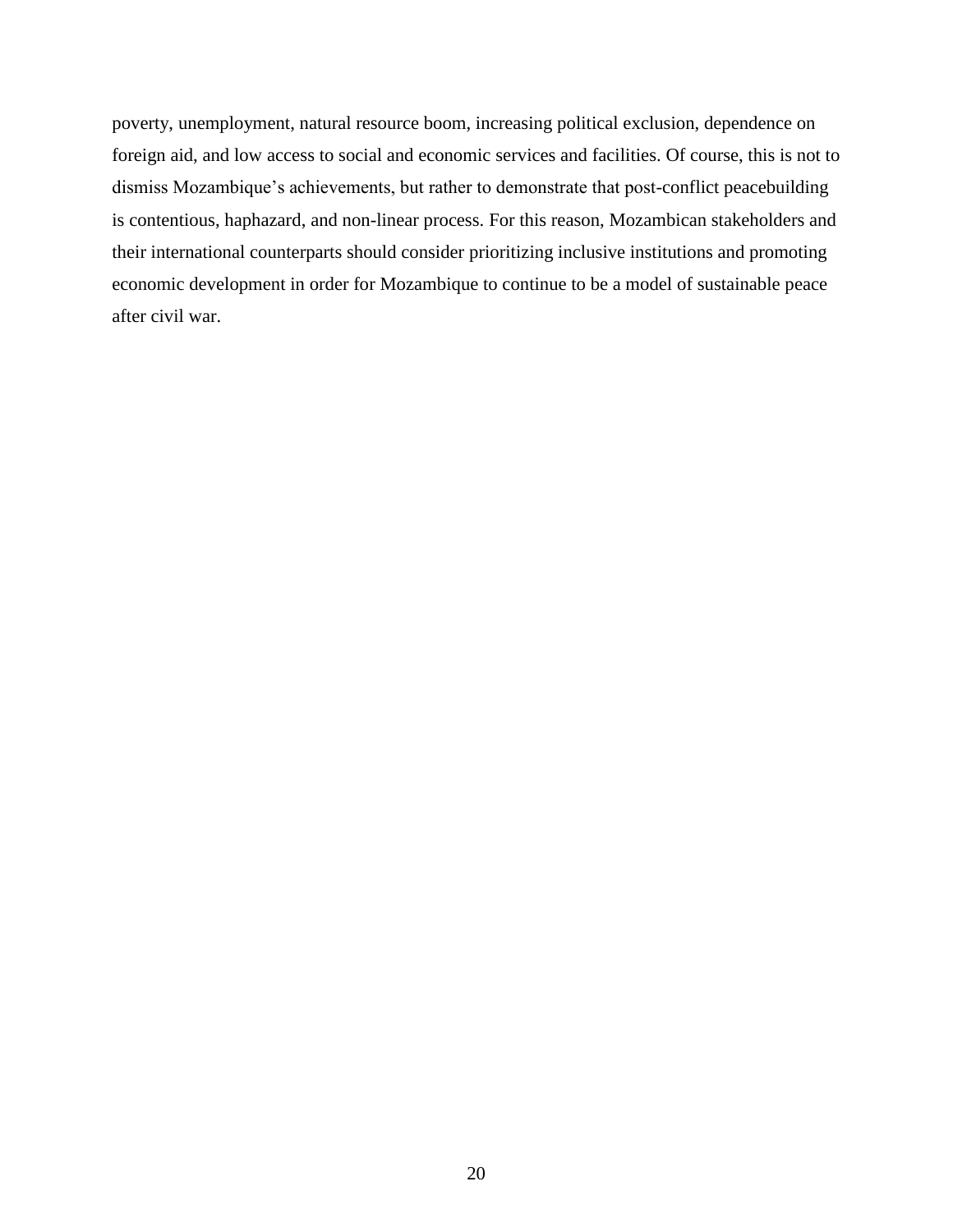### **References**

- Adedokun, A. (2016). *Pathways to sustainable peacebuilding in divided societies: Lessons and experiences from Mozambique.* (Doctoral Dissertation). Maastricht University/United Nations University (UNU-MERIT), Netherlands.
- Ajello, A. (1999). Mozambique: Implementation of the 1992 Peace Agreement. In C. Crocker, F. O. Hampson, & P. Aall (Eds.), *Herding cats: Multiparty mediation in a complex world* (p. 623). Washington, DC: U.S. Institute of Peace.
- Alden, C. (1995). The United Nations and the resolution of conflict in Mozambique. *The Journal of Modern African Studies, 33*(1), 103-128.
- Alden, C., & Simpson M. (1993). Mozambique: A delicate peace. *Journal of Modern African Studies, 31*(1), 126.
- Alesina, A., & Perotti, R. (1996). Income distribution, political instability, and investment. *European Economic Review, 40*(6), 1203-1228.
- Arndt, C., Jones, S., & Tarp, F. (2015). *Mozambique off-track or temporarily sidelined?* UNU-WIDER Working Paper 2015/044
- Autesserre, S. (2010). *The trouble with the Congo: Local violence and the failure of international peacebuilding.* Cambridge, UK: Cambridge University Press.
- Azevedo-Harman, E. (2015). Patching things up in Mozambique. *Journal of Democracy,26*(2), 139-150.
- Ball, N., & Barnes, S. (2000). *Mozambique in good intentions: Pledges of aid for post-conflict recovery.* S. Foreman & S. Patrick (Eds.). Boulder, CO: Lynne Rienner.
- Barnett, M., & Weiss, T. G. (2008). A brief history of the present. In M. Barnett & T.G. Weiss (Eds.), *Humanitarianism in question: Politics, power, and ethics.* Ithaca, NY: Cornell University Press. P.1-48.
- Bartoli, A., Bui-Wrzosinska, L., & Nowak, A. (2010). Peace is in movement: A dynamical systems perspective on the emergence of peace in Mozambique. *Journal of Peace and Conflict, 16*, 211-230.
- Bekoe, D. (2008). *Implementing peace agreements: Lessons from Mozambique, Angola, and Liberia.* New York, NY: Palgrave Macmillan.
- Bercovitch, J., Kremenyuk, V., & Zartman, W. (Eds.). (2008). *Handbook on conflict resolution.* Thousand Oaks, CA: Sage Publications.
- Berman, E. (1996). *Managing arms in peace processes: Mozambique*. Geneva, Switzerland: United Nations Institute for Disarmament Research.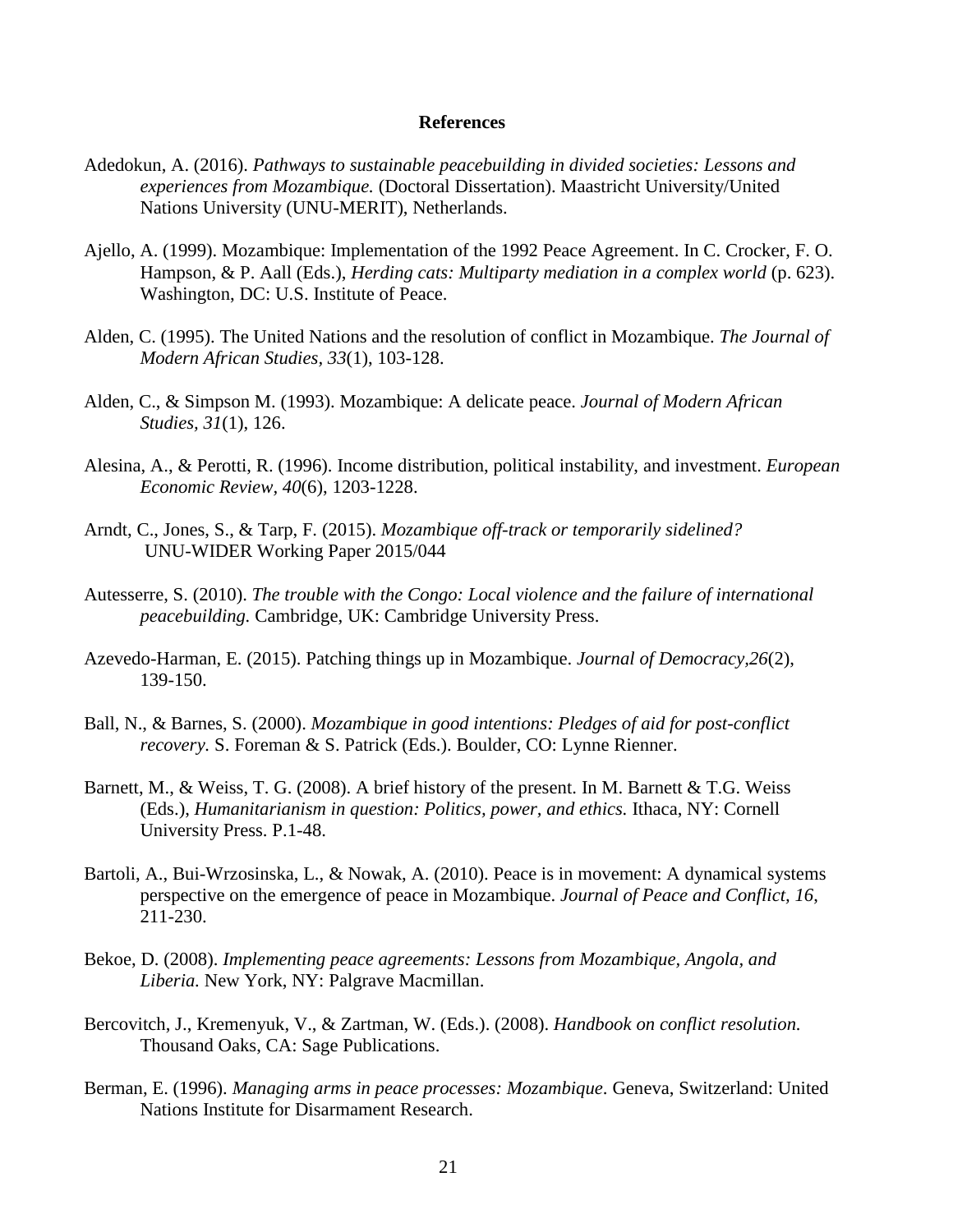- Boutros-Ghali, B. (1992). *An agenda for peace: Preventive diplomacy, peacemaking and peacekeeping.* New York, NY: United Nations.
- Bromley, D. B. (1986). *The case study method in psychology and related-disciplines.* Chichester, UK: John Wiley & Sons.
- Bryman, A. (2008). *Social research methods.* Oxford, UK: Oxford University Press.
- Bueno de Mesquita, M., & Downs, G. W. (2006). Intervention and Democracy. *International Organization, 60*(3), 627-649.
- Cahen, M. (1998). Dhlakama é Maningue Nice! An atypical former guerrilla in the Mozambican electoral campaign." *Transformation 35*.
- Caplan, R., Hoeffler, A., & Brinkman, H. (2015). An analysis of post-conflict stabilization. Retrieved from [http://r4d.dfid.gov.uk/pdf/outputs/Misc\\_Gov/61291\\_Analysis\\_of\\_PostConflict\\_Stabilization](http://r4d.dfid.gov.uk/pdf/outputs/Misc_Gov/61291_Analysis_of_PostConflict_Stabilization) \_DFID-final-report.pdf.
- Collier, P., & Hoeffler, A. (2004). Greed and grievance in civil war. *Oxford Economic Papers, 56*(4), 563-595.
- Collier, P., Hoeffler, A., & Rohne, D. (2008), Beyond greed and grievance: Feasibility and civil war. *Oxford Economic Papers, 61*, 1-27.
- Crocker, C. A., Hampson, F. O., & Aall, P. (Eds.). (1999). *Herding cats: Multiparty mediation in a complex world.* Washington, DC: United States Institute of Peace Press.
- De Brito, L. (1991). *The FRELIMO et la construction de V Etat national au Mozambique. Le sens de la reference au Marxisme (1962-1983)* (Doctoral dissertation). University of Paris VIII.
- Denzin, N. (1978). *The research act: A theoretical introduction to sociological methods.* New York, NY: McGraw-Hill.
- Denzin, N. (2006). *Sociological methods: A sourcebook.* Chicago, IL: Aldine Transaction.
- Dobbins, J., Jones, S. G., Crane, K., Rathmell, A., Steele, B., Teltschik, R., & Timilsina, A. (2005). *The UN role in nation-building: From the Congo to Iraq.* Santa Monica, CA: Rand.
- Doyle, M. W., & Sambanis, N. (2006). *Making war and building peace: United Nations peace operations.* Princeton, NJ: Princeton University Press.
- Fauvet, P. (1984). Roots of counter-revolution: The Mozambique national resistance. *Review of African Political Economy, 29*, 108-121.
- Finnemore, M. (2003). *The purpose of intervention.* Ithaca, NY: Cornell University Press.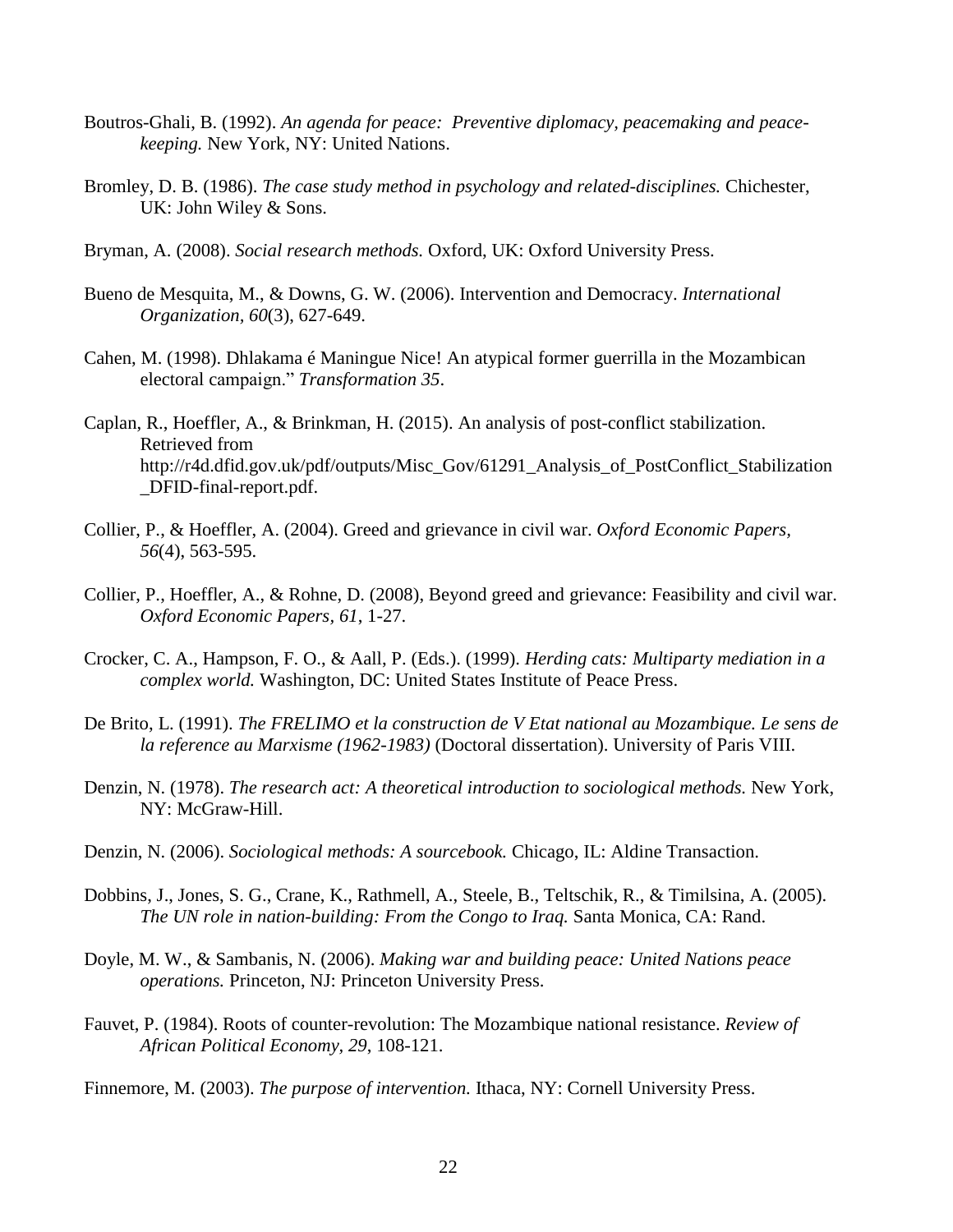- Flower, K. (1987). *Serving secretly: An intelligence chief on record, Rhodesia into Zimbabwe 1964-1981.* London, UK: John Murray.
- Fortna, V. (2008). *Does peacekeeping work? Shaping belligerents' choices after civil war.* Princeton, NJ: Princeton University Press.
- Geffray, C. (1988). Fragments d'un discours de pouvoir (1975-1985). Du bon usage d'une méconnaissance scientifique. *Politique Africaine, 29*, 71-85.
- Geffray C., & Pedersen, M. (1988). Nampula en guerre. *Politique Africaine, 29*, 18-40.
- George, L., & Bennett, A. (2005). *Case studies and theory development in the social sciences.* Cambridge, MA: MIT Press.
- Gerring, J. (2007). Case study research: Principles and practices ( $2<sup>nd</sup>$  ed.). Cambridge, UK: Cambridge University Press.
- Gerring, J. (2016). *Case study research: Principles and practices* (5<sup>th</sup> ed.). Cambridge, UK: Cambridge University Press.
- Hanlon, J. (1984). *Mozambique: The revolution under fire.* London, UK: Zed Press.
- Hassner, R. E. (2003). To halve and to hold: Conflicts over sacred space and the problem of indivisibility. *Security Studies, 12*(4), 1-33.
- Hegre, H. (2003, February 27). *Disentangling democracy and development as determinants of armed conflict.* Paper presented at the Annual Meeting of International Studies Association, Portland, OR.
- Howard, L. (2008). *UN peacekeeping in civil wars.* Cambridge, UK: Cambridge University Press.
- Huntington, S. (1965). Political development and political decay. *World Politics, 17*(3), 386-430.
- Huntington, S. (1968). *Political order in changing societies.* New Haven, CT: Yale University Press.
- International Monetary Fund (IMF). (2015). *Republic of Mozambique: Fourth review under the policy support instrument and request for modification of assessment criteria – Staff report.* (Press Release, IMF Country Report No.15/223).
- Isaacman, A., & Issacman, B. (1983). *Mozambique: From Colonialism to Revolution, 1900-1982.* Boulder, CO: Westview Press.
- Kane, J. (1998). *War-torn society project in Mozambique.* Geneva, Switzerland: UNRISD/PSIS. Retrieved from http://pdf.usaid.gov/pdf\_docs/Pcaaa762.pdf
- Kim, S. (2013). *Third-party intervention in civil wars: Motivation, war outcomes, and post-war development.* (Doctoral dissertation). University of Iowa.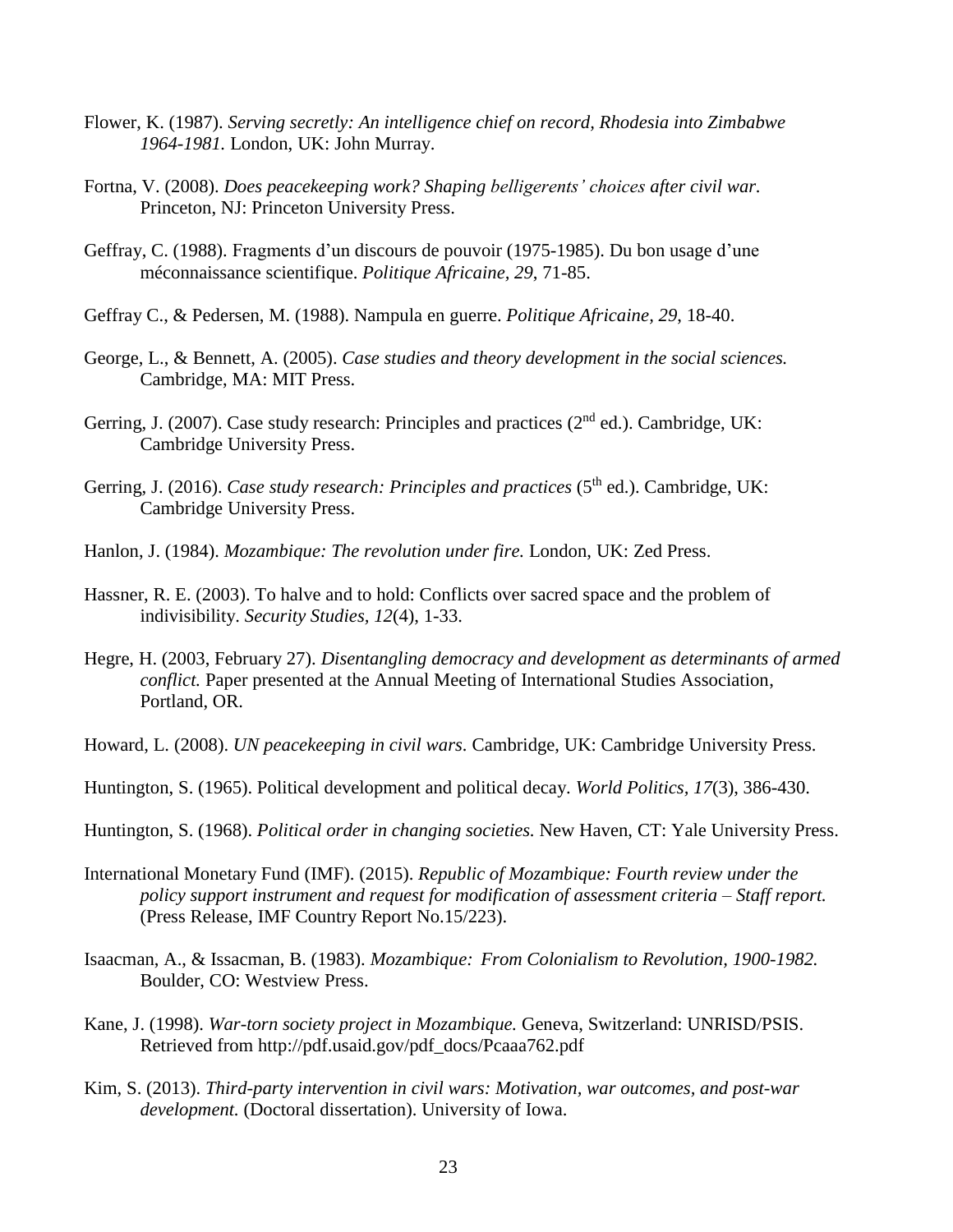- Levi, M. (1981). The predatory theory of rule. *Politics & Society, 10*, 431-465.
- Lipset, S. (1959). Some social requisites of democracy: Economic development and political legitimacy. *American Political Science Review, 53*(1), 69-105.
- Lloyd, R. (1995). Mozambique: The terror of war, the tensions of peace. *Current History, 94*, 153.
- Mac Ginty, R. (2008). Indigenous peacemaking versus the liberal peace. *Journal of Cooperation and Conflict, 43(2): 139–63.*
- MacGinty, R. (2010). No war, no peace: Why so many peace processes fail to deliver peace. *International Politics, 47*(2), 145-162.
- Manning, C. (2002). *The politics of peace in Mozambique:Post-conflict democratization, 1992-2000.* Westport, CT: Prager.
- Manning, C., & Malbrough, M. (2009). Learning the right lessons from Mozambique's transition to peace. *Taiwan Journal of Democracy, 5*(1), 77-91.
- Mazula, B. (1996). The Mozambican elections: A path of peace and democracy. In B. Mazula (Ed.), *Mozambique: Elections, democracy and development* (pp. 25-74). Maputo, Mozambique: Embassy of the Kingdom of the Netherlands.
- Mazula, B. (Ed.). (2002). *Mozambique: 10 years of peace.* Maputo, Mozambique: Centre for Democracy and Development (CEDE).
- Miller, S., & Ferris, E. (2015). *The role of civil-military police coordination in supporting durable solutions to displacement.* Brookings Institution Working Paper Series.
- Ministry of Finance & Fiscal tables from the Bank of Mozambique (for years 2005-2011) and IMF Article IV estimates. (2012). [Reports].
- Morgenthau, H. (1967). To intervene or not to intervene. *Foreign Affairs, 45*(3), 425-436.
- Newitt, M. (1995). *A history of Mozambique.* London, UK: Hurst & Company.
- Nuvunga, A. (2007). *Post-war reconstruction in Mozambique: The UN's trust fund to assist former rebel movement RENAMO.* London, UK: TIRI.
- Ohlson, T., and Stedman, S., & Davies, R. (1994). *The new is not yet born: Conflict resolution in Southern Africa.* Washington, DC: Brookings Institution.
- Osborn, B. (2013). *Peacekeeping and peace kept: Third party interventions and recurrences of civil war.* (Doctoral dissertation). University of Kentucky.
- Paris, R. (2004). *At war's end: Building peace after civil conflict.* Cambridge, UK: Cambridge University Press.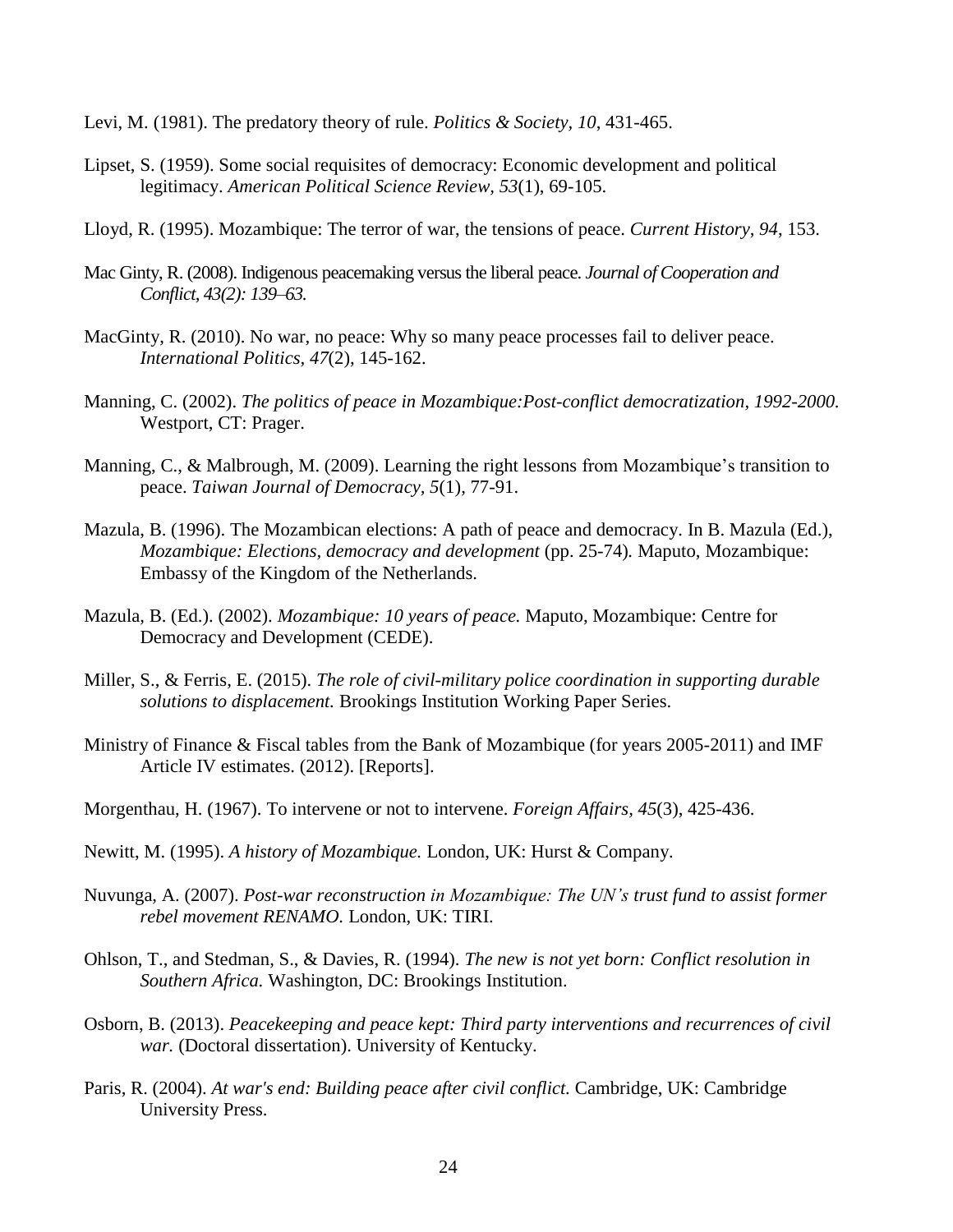- Paris, R., & Sisk, T. (Eds.). (2009). *The dilemmas of state-building: Confronting the contradictions of postwar peace operations.* London, UK: Routledge.
- Regan, P. M. (2000). *Civil wars and foreign powers.* Ann Arbor, MI: University of Michigan Press.
- Regan, P. (2002). Third-party interventions and the duration of intrastate conflicts. *Journal of Conflict Resolution, 46*(1), 55-73.
- Robson, C. (2002). *Real world research.* Oxford, UK: Blackwell Publishing.
- Roesch, O. (1988). Rural Mozambique since the Frelimo Fourth Party Congress: The situation in the Baixo Limpopo. *Review of African Political Economy, 4*, 73-91.
- Roesch, O. (1992). Renamo and the peasantry in Southern Mozambique: A view from Gaza Province. *Canadian Journal of African Studies, 26*, 426-84.
- Sambanis, N. (2003). *The causes of genocide and civil war: Are they more similar than we thought?* Mimeo, Yale University.
- Sambanis, N., & Schulhofer-Wohl, J. (2005). Evaluating multilateral interventions in civil wars: A comparison of UN and non-UN peace operations. In D. Bourantonis, K. Ifantis, & P. Tsakonas (Eds.), *Multilateralism and security institutions in the era of globalization*. Abingdon-on-Thames, UK: Routledge Publishers.
- Sartori, G. (1970). Concept misinformation in comparative politics. *American Political Science Review, 64*, 1033-1053.
- Sartori, G. (Ed.). (1984). *Guidelines for concept analysis.* Beverly Hills, CA: Sage.
- Sitoe, E. (2004). *Making sense of the political transformations in Angola and Mozambique from 1984 to 1994.* (Doctoral dissertation). Essex University, UK.
- Slantchev, B. L. (2003). The principle of convergence in wartime negotiations. *American Political Science Review, 97*(4), 621-632.
- Smith, A. (2010). *The influence of education on conflict and peacebuilding.* Background paper prepared for the Education for All Global Monitoring Report. Retrieved from http://unesdoc.unesco.org/images/0019/001913/191341e.pdf

Stedman, S.J. (1997). Spoiler problems in peace processes. *International Security, 22*(2), 5-53.

Stephen, C., & Moisés, V. (1998). *War and peace in Mozambique.* London, UK: Macmillan.

Toft, M. (2003). *The geography of ethnic violence.* Princeton, NJ: Princeton University Press.

Thyne, C. (2006). ABC's, 123's, and the Golden Rule: The pacifying effect of education on civil war, 1980-1999. *International Studies Quarterly, 50*, 733-754.